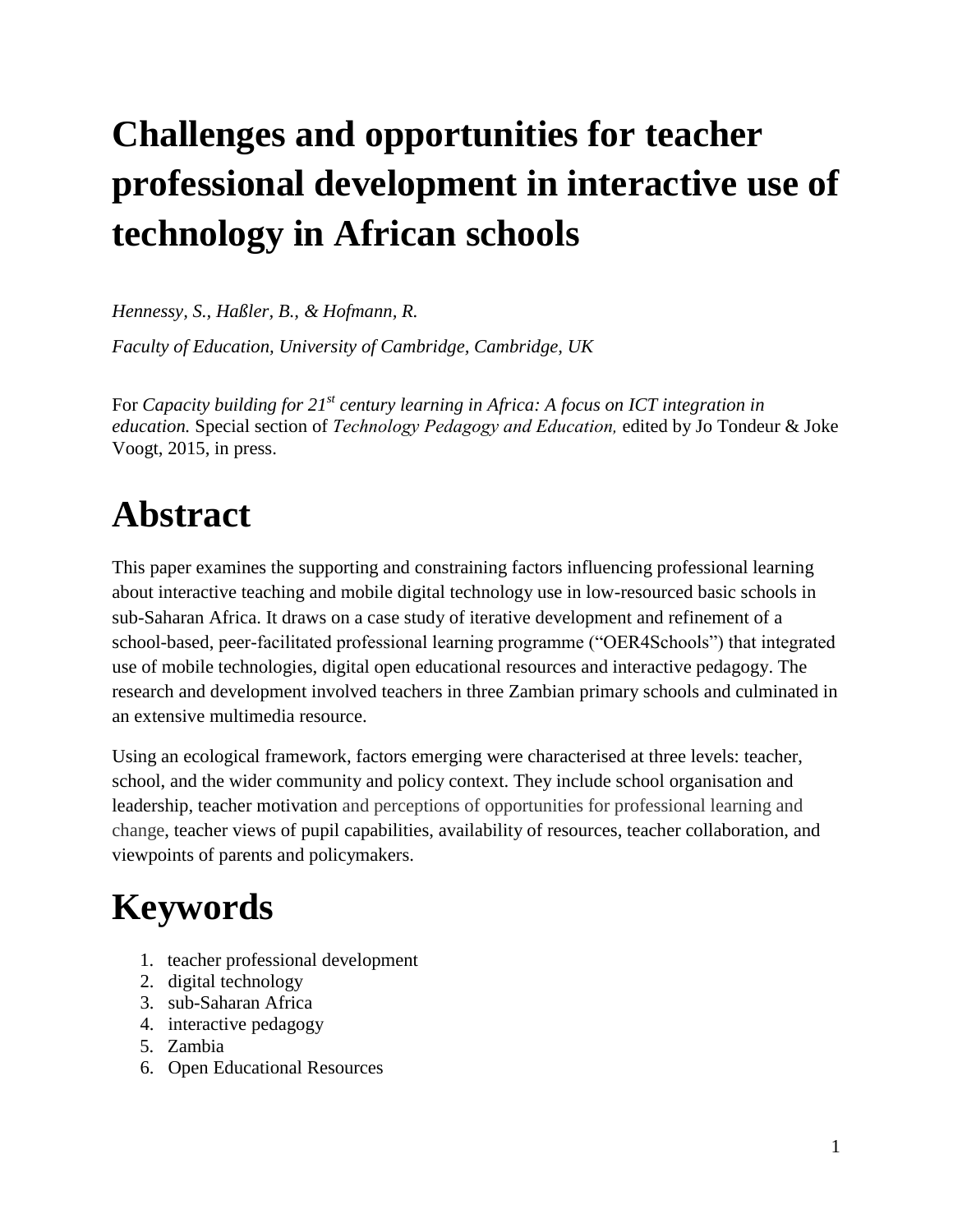# **Introduction**

This article explores the opportunities and challenges for supporting school teachers' professional learning about interactive teaching and digital technology use in sub-Saharan Africa (SSA). Buckler (2013) argues that teacher education has been a neglected area of policy development and several SSA countries did not have a national teacher education policy or strategy until as recently as 2007. It has been proposed elsewhere that priority should be given to school-based professional development (PD), particularly *"in developing world contexts where resources are stretched and where many people teaching in schools are unqualified or underqualified"* (Moon, 2007: 35[6\).](http://zotero.org/groups/261495/items/itemKey/7NADTD2I) Buckler's small-scale study of how rural SSA environments impact on teachers' ability to access in-service programmes (carried out as part of the Teacher Education in SSA or TESSA programme) indicates that this is endorsed by teachers themselves, who prefer not to travel long distances for courses and live away from families for long periods (Buckler, 2013).

At the policy level, emphasis is now firmly on educational quality and teacher professionalism in a bid to improve shockingly low literacy rates and attainment levels; the latest Global Monitoring Report asserts that "equitable access to well-trained teachers must be a policy priority" (UNESCO, 2014, p. 18). Yet in around a third of countries, less than 75% of primary school teachers are trained according to national standards, and training in many poor countries suffers from an overemphasis on theory rather than practice (ibid.). The report reveals that only 14% of the poorest pupils in low-income countries complete lower secondary school.

To raise educational quality and improve outcomes in SSA, it is increasingly clear that we need to begin to build capacity for  $21<sup>st</sup>$  century learning and teaching, and developing digital technology use can play an important role. Much research and development in the field focuses on *integrating* technology in education, although [Power et](http://oer1.educ.cam.ac.uk/zotero/select/1669433_BQNAW6PN?r=%7B%7C%20Power%2C%20et%20al.%2C%202014%20%3A1669433%7C%7C%7Czg%3A257089%3ABQNAW6PN%7D) [al.](http://oer1.educ.cam.ac.uk/zotero/select/1669433_BQNAW6PN?r=%7B%7C%20Power%2C%20et%20al.%2C%202014%20%3A1669433%7C%7C%7Czg%3A257089%3ABQNAW6PN%7D) [\(2014,](http://zotero.org/groups/257089/items/itemKey/BQNAW6PN) p. 11) assert that "an understanding of the technologies as tools, used by communities, in the social practices of teaching and learning, directed towards educational goals" is paramount. The inhibiting factors they identified largely related to curriculum-based use of technology. Capacity building therefore needs to focus on supporting, resourcing (especially with high quality digital content) and raising quality of subject teaching, i.e. not merely integrating technology but triggering change in classroom practice. In our view, building pedagogical capacity in the SSA context (where technology provision is currently limited) requires programmes structured to exploit technology tools where available, but not being dependent on them. Such programmes do, however, create pedagogic conditions that enable the productive implementation of digital technologies when these later become available.

We draw on the research literature and our own experiences in Zambia over more than 4 years of iteratively developing, refining and evaluating a school-based professional learning programme, "OER4Schools," that integrates use of mobile devices, digital open educational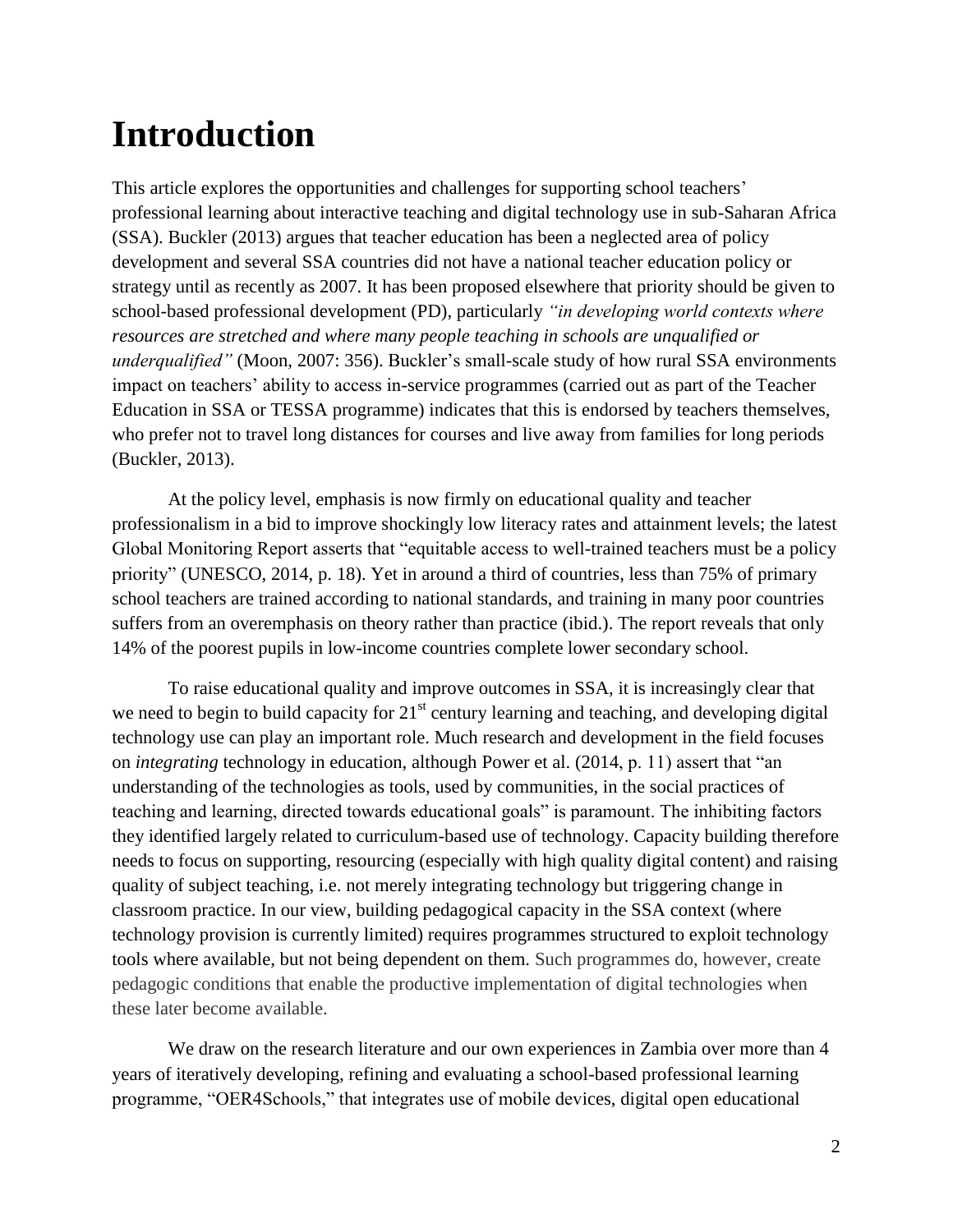resources and interactive pedagogy. Our observations and interviews have corroborated the usual constraining infrastructural and cultural factors of influence observed in SSA settings (Naseem, 2011). These include difficult circumstances for schools (e.g. lack of finances and teaching resources, lack of or unstable electricity supply, lack of running water, safety issues) as well as difficult working conditions for teachers, especially dearth of appropriate accommodation near the school, low and often delayed remuneration: Zambia has the sixth lowest teacher pay of all countries (UNESCO, 2014). These constraints are more pronounced in rural schools (Buckler, 2013) and teachers may feel disempowered and demotivated. High staff turnover and absenteeism rates (in both teachers and pupils) are common, and morale may be low. Even where teachers are keen to develop their own professional learning and their longer term careers, lack of opportunity for PD and practical obstacles are a hindrance (ibid.). In our experience, small, delayed salaries also mean that teachers need to take up casual work to supplement their income, resulting in less time available for PD or lesson preparation.

Further issues concern the nature of the PD itself and its alignment with existing curricula, policies and priorities, both within and outside the school. Previous research indicates that pedagogic interventions cannot simply be exported to new settings but require significant adaptation to local expertise, resources and constraints to inform practice (Bransford & Schwartz, 1999). Our own studies (e.g. Haßler, Hennessy, & Cross, with Chileshe and Machiko, 2014) have highlighted head teachers' view that specifically targeted teacher development opportunities for integrating both interactive pedagogy and technology use are an enabling factor. It has been argued that effective interventions should help teachers believe that they have or will have the capabilities and resources to use new technology, promoting coherence and commitment (Zhao, & Cziko, 2001). Typically, new ideas and technology resources are assimilated into existing practices and beliefs, rather than teachers changing their practices to exploit the new ideas (Kennewell & Beauchamp, 2007).

Research into teacher PD reviewed by Avalos (2011) and conducted over the previous decade provides some insight here. It includes a few articles scrutinising diverse forms of PD activities in terms of the dilemmas, conflicts and limiting circumstances that variously influence their effectiveness.

> These articles highlight, for example, the dilemmas that facilitators and teacher participants have [when] promoting self-regulated learning, . . . teacher tensions during activities due to competing responsibilities and pressures on their work lives arising from external expectations. . . and possible misalignment between motives or background of teacher participants in professional development and those of the responsible entities. Professional development geared to new curriculum implementation both assists the sharing of new knowledge with other teachers, but is also limited in terms of new pressures on their work lives by expectations of the program and the school district. (Avalos, 2011, p.13)

These pressures need to be managed. The school organisation influences the ease with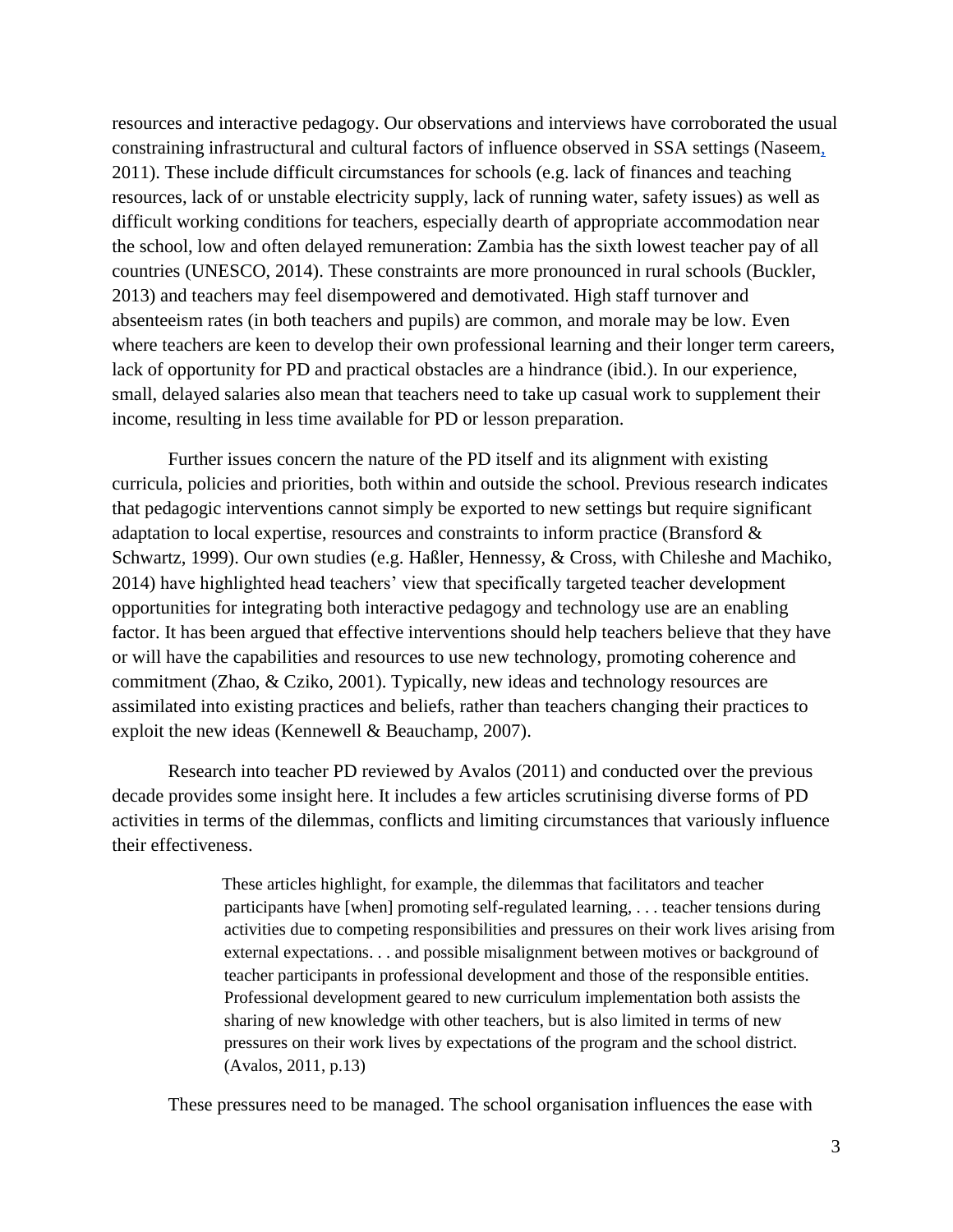which workshops and support networks can be put into place. In our studies, head teacher endorsement for interactive teaching – along with the time commitment it entailed – was viewed as crucial by teachers, other head teachers, and the researchers (Haßler et al., 2014).

While research evidence is limited, indications are that supporting factors include opportunities for modelling, classroom trialling, reflection and feedback. [Guskey's](http://oer.educ.cam.ac.uk/zotero/select/1700609_CQWVNQZU?r=%7B%7C%20Guskey%2C%201989%20%3A1700609%7C%7C%7Czg%3A261495%3ACQWVNQZU%7D) (1989) theory of teacher change asserts that shifts in attitudes and beliefs generally follow – and are stimulated by – rather than precede, changes in behaviour. Hence, teacher development needs to be concrete, continuous and cumulative over a teacher's career, as in Japanese lesson study, which highlights the importance of teacher collaboration for PD purposes (Schwille & Dembélé, 2007).

In contemporary models of PD including that underlying OER4Schools, teachers are construed as professionals, capable of critiquing and developing their own practice (e.g. Cordingley, et al., 200[4\). R](http://zotero.org/groups/261495/items/itemKey/W3HB9MTG)eflective discussions thus need to support this critical selfexamination (Borko, 2004). Structured opportunities for thoughtful reflection need to emphasise understanding pupil thinking (Schwille, & Dembélé, 2007). This means that teachers see teaching and learning as a two-way social process; an in-depth, rigorous review of 54 studies of pedagogical practice in low- and middle-income countries by Westbrook et al. (2013, p.63) found "a mutually reinforcing cycle wherein teachers' positive attitudes towards their training and their pupils lead them to employ interactive communicative strategies and practices which lead to learning in their students…" Critique and reflection also need to be collegial, focused on clearly articulated priorities, and related to opportunities to observe, experience and try out new techniques in their own classrooms (*ibid.;* OECD, 2005).

These supporting factors characterise PD programmes across the world, including SSA. However a learner-centred teaching initiative contextualised for Namibia encountered some issues; teachers had difficulty making the expected connection between theory in the materials and practice of the enquiry activities (van Graan, et al., 2005). Enquiry-based practice and developing skills for reflection are demanding and time consuming. Teachers may feel that implementing new pedagogy requires extra time (Carter & Richards, 1999), both during and in planning lessons, and can distract from delivering their primary, curriculum objectives.

Where teachers are relatively new to the ideas and practices underlying reflection, active learning and enquiry, and unfamiliar with using technology in the classroom, a PD programme will be considerably more time consuming. To motivate teachers to attend, the programme therefore needs to be purposeful and clearly structured, with recognition of achievement, ideally leading to a certificate. Nevertheless, our studies indicated that mobile technologies – while not intrinsically transformative of pedagogical practice – are highly desired by both teachers and learners, and so can play an important motivating role (Haßler, Hennessy, Lord, et al., 2011). Our argument in this paper is premised on the notion that technology use can leverage a more interactive approach and a greater focus on learning. It moves away from the traditional view that technical skills should be taught first, without a pedagogically meaningful context for such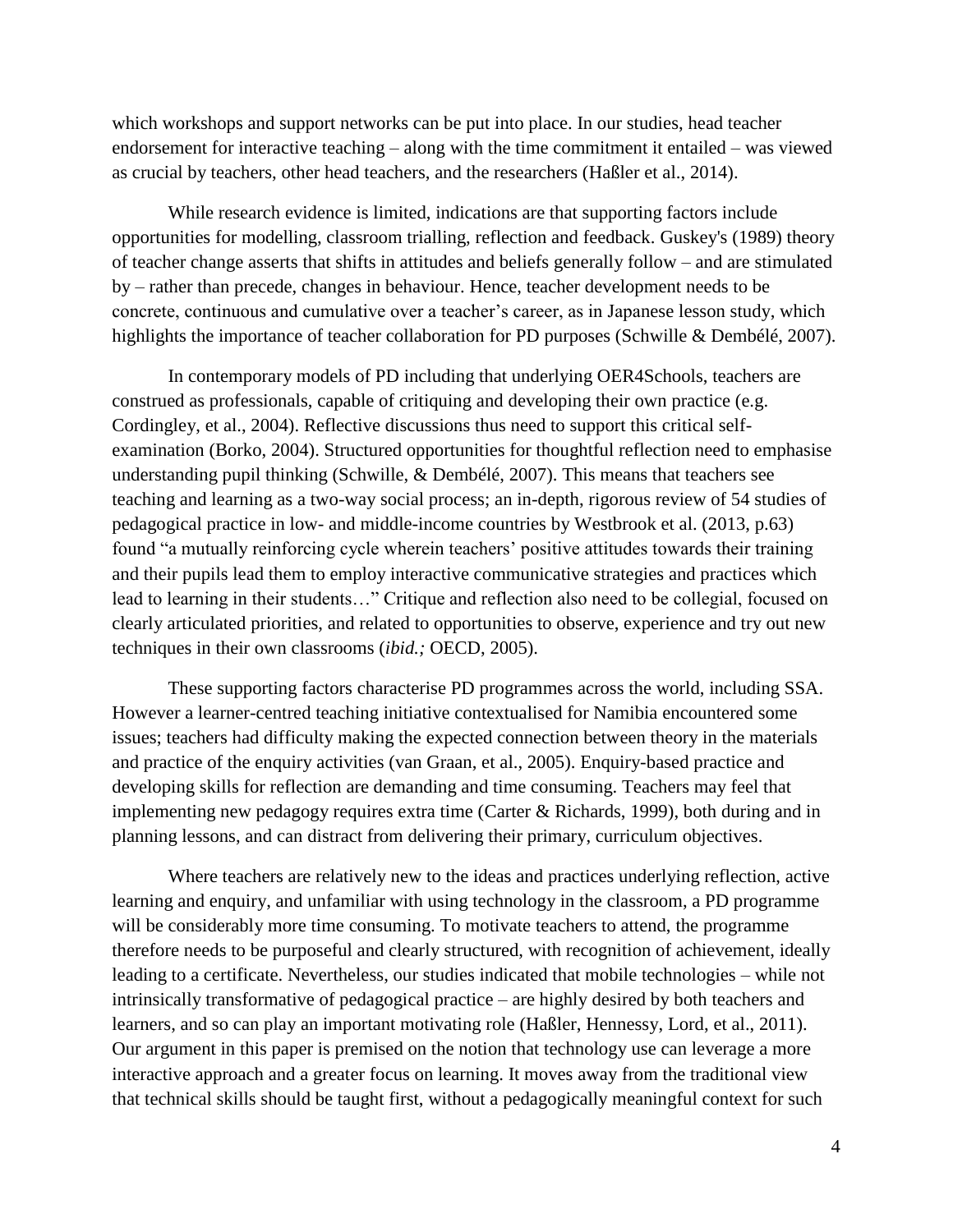use.

To conclude, with any PD programme in this context it is critically important to ensure that teachers are motivated and supported to participate as much as possible, in order to have any impact. Access to technology equipment (and telecommunication) and developing technical skills can be a powerful source of teacher motivation for participation in PD, but our experience is that wanting to develop one's own teaching practice can also arise out of professional pride, and from experiencing successful teaching, pupil engagement and learning gains. For these benefits to be realised, some of the infrastructural and other constraints outlined above need to be addressed; for example, while issues such as low pay are beyond the control of schools or those designing PD, programmes need to be creatively designed for low-resourced contexts and time needs to be allocated for participation. Effective and scalable ways of communicating new pedagogic ideas need to be devised. Further issues and proposed solutions are discussed in the report of our study below.

## **Focus**

This paper draws on our experiences of designing, implementing, and evaluating a substantial PD programme aimed at developing more interactive teaching supported by digital technology use, together with Zambian stakeholders. Teachers' voices have been missing from much of the research and policy discourse (Buckler, 2013); they are foregrounded in our own work and the data presented here. We carefully took account of participants' views and backgrounds in developing, implementing and evaluating the programme. Our analysis drew on Tillman's (2006) account of culturally sensitive research to guide our understanding of Zambian classrooms, in particular to maintain a focus on soliciting and analysing *Zambian teachers' own perceptions* of supporting and constraining factors.

> When research is approached from a culturally sensitive perspective the complexity of an ethnic group's culture, as well as its varied historical and contemporary representations, is acknowledged (Tillman, 2006, p. 266). ... Researchers rely on participants' perspectives and cultural understandings of the phenomena under study to establish connections between espoused theory and reality and then to generate theory based on these... perspectives (p. 271).

This perspective helped us to gather some insights from our teacher participants into their local culture and the school community – namely the established practices, experiences, values, resources, ways of thinking, prior knowledge and skill levels. Interview data was supplemented and interpreted through the aid of our own experiences over several years of working in the country and speaking to our school colleagues there.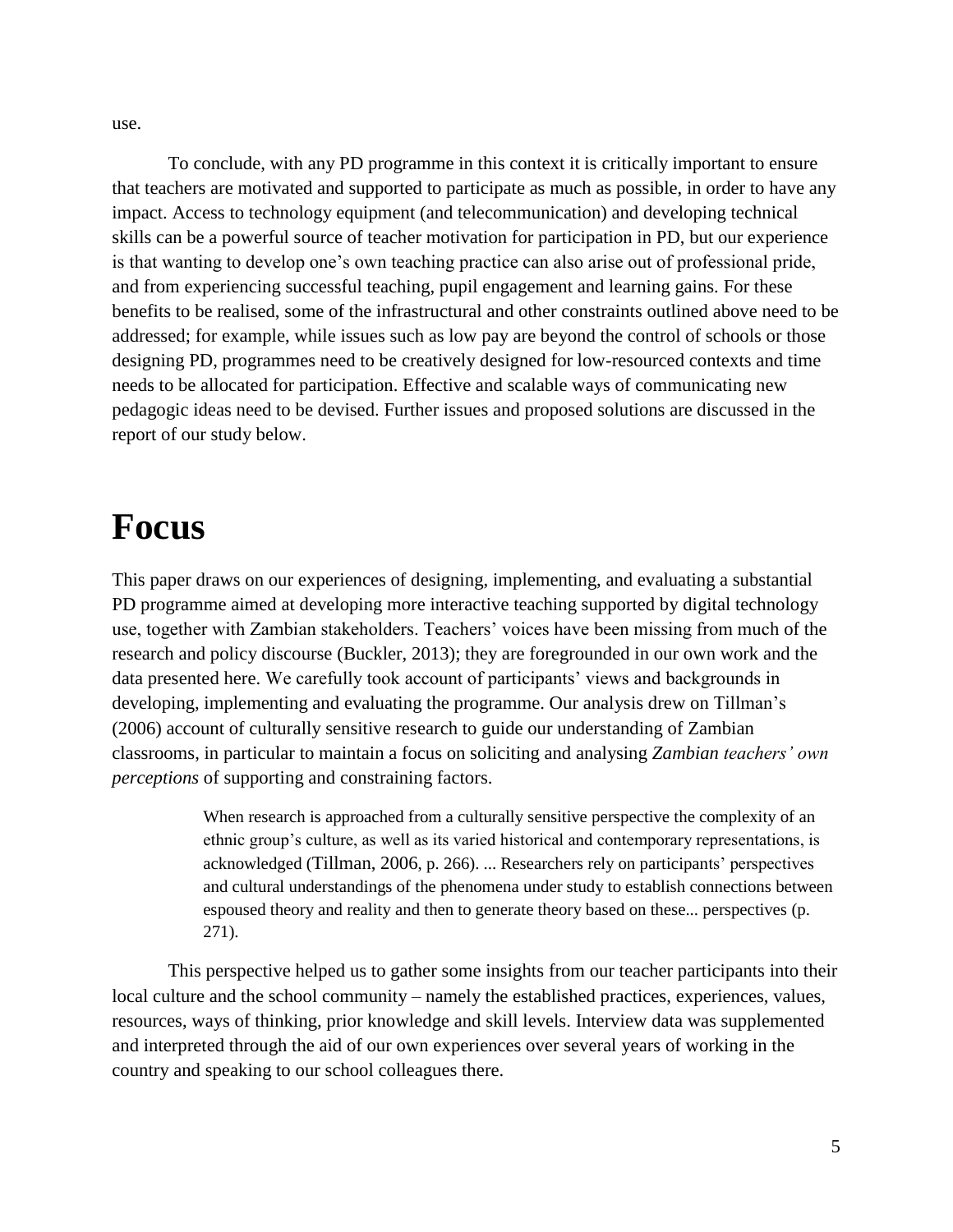To mitigate the risk of forcing an inappropriate intervention, teachers' input into the programme organisation was sought wherever possible, and issues arising were addressed collaboratively. Suggestions made concerning content of the wiki materials were also taken on board and implemented in time for the next annual cohort.

The main research question addressed in the analysis presented in this paper was:

*What supporting and constraining factors influence professional learning to promote interactive teaching and mobile technology use in low-resourced basic schools in Zambia?* 

This question was addressed from the perspectives of participating teachers, the school leadership, and the workshop facilitators. It included internal and external constraints, and questioning focused on soliciting concrete examples and suggestions.

# **Description of programme**

### *The current OER4Schools programme*

OER4Schools is a multimedia PD programme designed to offer teachers in English-speaking SSA new, sustained opportunities for peer learning, adapting the established principles of effective PD to a new context. The complete resource is available at www.oer4schools.org, together with background information. The workshop-based programme and its underpinning cycle of stimulus, reflection, lesson planning and classroom trialling are also extensively described by Hennessy, Haßler, & Hofmann (forthcoming).

OER4Schools goes beyond technology- and skills-focused initiatives by highlighting the crucial role of teacher support in promoting innovation and experimentation with teaching styles. The programme supports active, collaborative learning of mathematics and science – generally, and through using mobile technologies (tablets, netbooks, e-book readers etc.) where available, along with digital Open Educational Resources (OER) and Open Source software.

The materials include unique, professionally filmed video exemplars of interactive practices in Zambia and South Africa. The six units in OER4Schools cover interactive teaching principles, group work, questioning, dialogue, Assessment for Learning, enquiry-based learning, and communication with other stakeholders. There are 25 two-hour sessions in total, which roughly provide a year-long programme (if sessions are run weekly). The material has scope for adaptation to teachers' own purposes and settings and explicit encouragement for facilitators to respond to issues arising. Each session features educator notes in shaded boxes interspersed with the main text, providing additional guidance to the peer facilitator. All activities relate to topics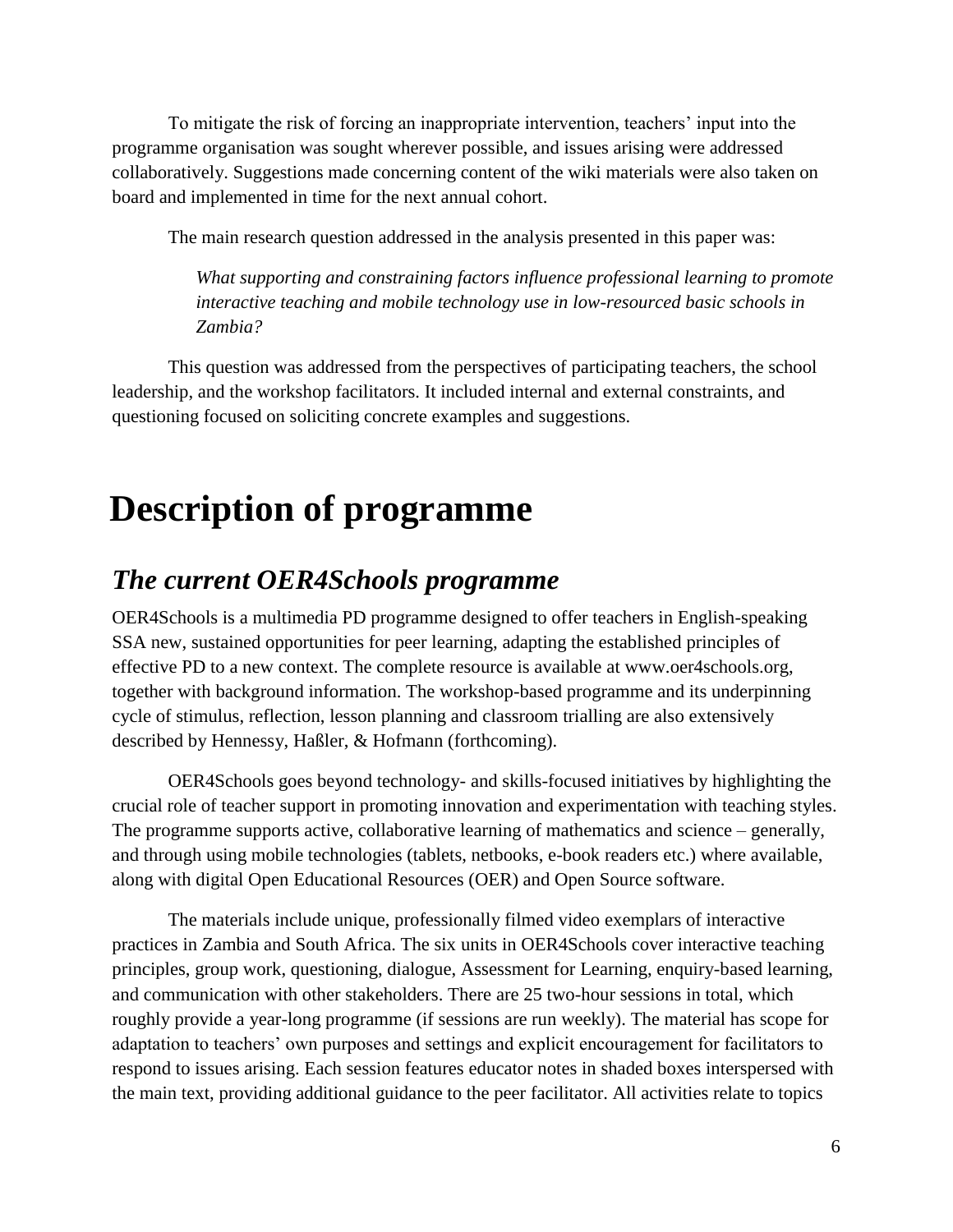in the current Zambian curriculum. Each session also features an activity practising technology use, that is very closely tied to classroom use, rather than teaching about technology for its own sake.

The programme was co-developed and locally contextualised by Zambian teachers and other local partners, who provided valuable input throughout the creation and refinement of the OER4Schools resource. This resonates with the observation by [Mubanga \(2012\)](http://oer.educ.cam.ac.uk/zotero/select/1700609_Q5AN7HX8?r=%7B%7C%20Mubanga,%202012%20:1700609%7C%7C%7Czg:261495:Q5AN7HX8%7D), Director General, Zambia Ministry of Education, that knowledge needs to be actively acquired by participants, importance needs to be placed on local values and expertise, and existing capabilities need to be drawn upon. Our overall approach to "quality" is framed by the principles of social justice [\(Tikly and Barrett,](http://oer1.educ.cam.ac.uk/zotero/select/1700609_C5UDA8ZQ?r=%7B%7C%20Tikly%2C%20%26%20Barrett%2C%202011%20%3A1700609%7C%7C%7Czg%3A261495%3AC5UDA8ZQ%7D) [2011\) emph](http://zotero.org/groups/261495/items/itemKey/2VGUH4CA)[asising pa](http://zotero.org/groups/261495/items/itemKey/C5UDA8ZQ)rticipation and voice, focussing on the enabling school environment in [Tikly's \(2011\)](http://oer1.educ.cam.ac.uk/zotero/select/1700609_G9F4947W?r=%7B%7C%20Tikly%2C%202011%20%3A1700609%7C%7C%7Czg%3A261495%3AG9F4947W%7D) [c](http://zotero.org/groups/261495/items/itemKey/G9F4947W)ontext-led model for conceptualising educational quality. As conceptualised throu[gh the Zambian](http://oer.educ.cam.ac.uk/zotero/select/1700609_2VGUH4CA?r=%7B%7CSmith,%20et%20al.,%202011:1700609%7C%7C%7Czg:261495:2VGUH4CA%7D) "School Program of In-service Training for the Term" (SPRINT) programme which seeks to initiate sustainable CPD, including teacher group meetings, OER4Schools responds to the need for cost-effective, large-scale development opportunities for teachers (with a pedagogical emphasis). The OER4Schools programme partly achieves this through the use of OER, and embodies the [OER freedoms](http://oer.educ.cam.ac.uk/zotero/select/1700609_2VGUH4CA?r=%7B%7CSmith,%20et%20al.,%202011:1700609%7C%7C%7Czg:261495:2VGUH4CA%7D) (legal, technological/access, participation; Haßler & Mays, 2014 ), which are related to the wider discourse of 'open development' [\(Smith et](http://oer.educ.cam.ac.uk/zotero/select/1700609_2VGUH4CA?r=%7B%7CSmith,%20et%20al.,%202011:1700609%7C%7C%7Czg:261495:2VGUH4CA%7D) [al., 2011\)](http://oer.educ.cam.ac.uk/zotero/select/1700609_2VGUH4CA?r=%7B%7CSmith,%20et%20al.,%202011:1700609%7C%7C%7Czg:261495:2VGUH4CA%7D). The programme shares a similar outlook with other OER initiatives for teachers like TESSA (www.tessafrica.net) and OER Africa [\(www.oerafrica.org\)](http://www.google.com/url?q=http%3A%2F%2Fwww.oerafrica.org%2F&sa=D&sntz=1&usg=AFQjCNHHwKv3IHKk5pf84EXZx1g2hbmnGQ), but is unique in that it is the first open, structured and sustained (year-long) programme, which teachers can follow systematically.

### *Overview of Phases 1 to 4*

Data collection during the research programme was primarily conducted by the first two authors and two Masters students (one each in Phases 1 and 2). An overview by phase is given in Table 1.

The (pilot) **Phase 1** assessed the feasibility of supporting interactive forms of subject teaching in conjunction with providing OER to computer- and Internet-equipped primary schools in Zambia (Haßler, Hennessy, & Lubasi, 2011; Hennessy, Haßler, & Mwewa, 2012). It was initiated in 2009, in response to a project led by an NGO partner in Zambia, iSchool.zm, who were integrating technology into Zambian schools with limited pedagogical support at the time. Our aim was to identify and respond to the needs of school-based PD adapted to the local context, as identified by iSchool and their school partners. In Phase 1, we worked over a 6-month period (January – June 2010) with eight experienced teachers in three basic (primary) schools in Lusaka province, all serving under-privileged communities.

Our **Phase 2** (October 2010 – October 2011) work involved only two of the original schools for capacity reasons, with two teachers from each school moving forward. The **first stage** involved preparation in the UK and remote communication with the teachers, supporting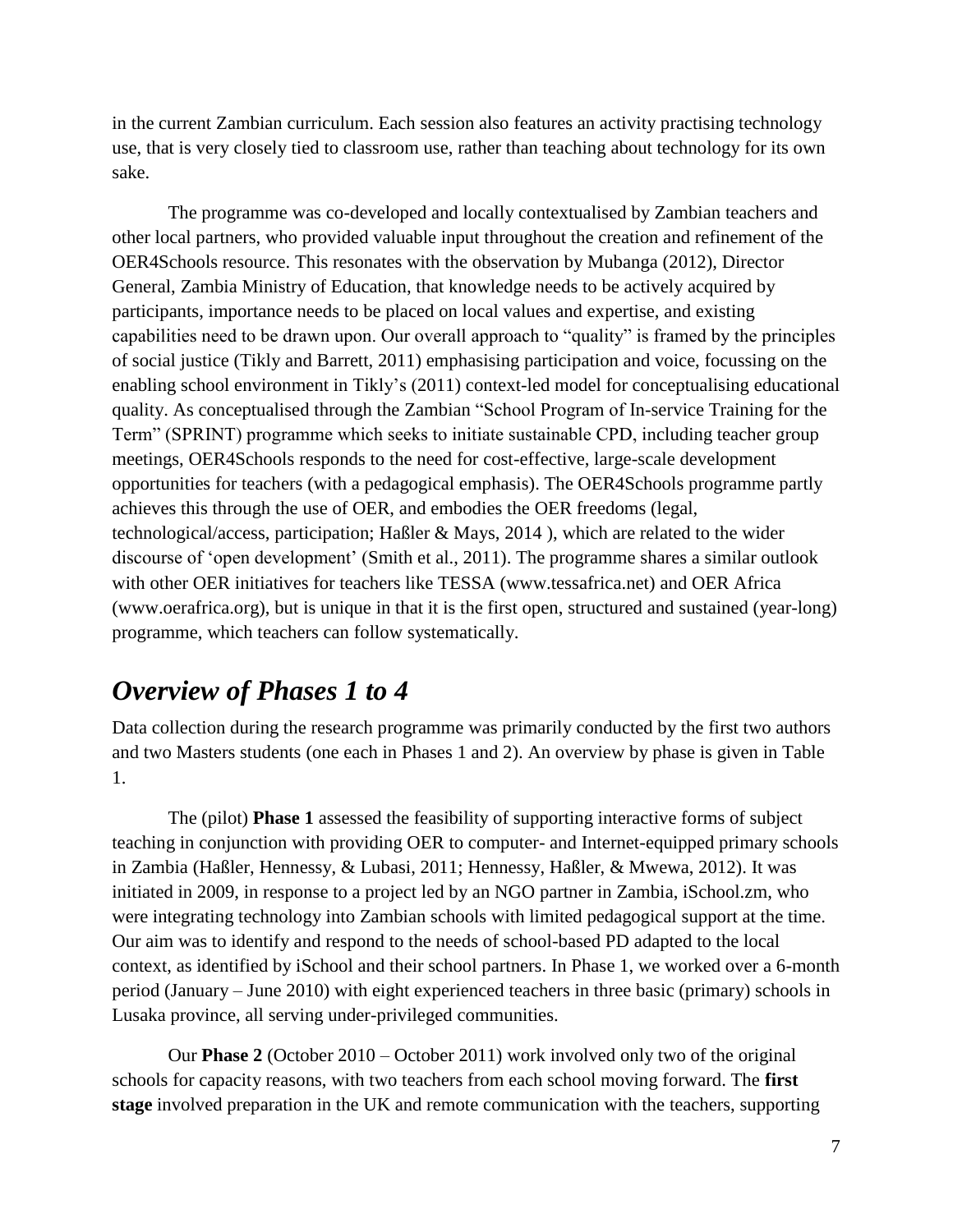them in developing interactive pedagogy. The **second stage** focussed on the iterative coconstruction of concrete lesson plans (between Zambian teachers, lecturers, and UK-based researchers) that promoted interaction and collaboration supported by technology use.

Those stages in Phase 2 also benefited from the parallel DfID-funded *Appropriate New Technologies to Support Interactive Teaching in Zambian schools* project (ANTSIT, October 2010 – April 2011, see Haßler, Hennessy, Lord, et al., 2011). The research explored what kinds of mobile devices and innovative uses can create an environment supportive of learning through active participation in under-resourced school communities. The grant provided a small number of mobile devices and non-digital resources.

The **third stage** of Phase 2 capitalised on these outcomes. We worked with a professional film producer to record two lessons each with three teachers. Again, there was a 3-month period of attempted remote communication beforehand, and then in-depth joint lesson planning and review immediately before and after the filmed lessons. Our ultimate aim during this stage was to create a multimedia professional learning programme, described below. Phase 2 is elaborated by Haßler et al. (2014).

In **Phase 3** (school year 2012), the programme involved only one of the original schools, and was facilitated by two teachers moving forward into this phase (one as facilitator and the other later on as co-facilitator), working with peers. Chalimbana Basic School (CBS) (Chongwe, Zambia; an hour east of Lusaka), the main research school, is a mixed sex Government primary school with around 35 teachers and about 1,000 pupils (Grades 1–9). It is poorly resourced and serves a predominantly disadvantaged community; many children are orphaned or otherwise vulnerable. Phase 3 involved 12 teachers (all Grade 4–6 teachers) with varying levels of professional experience and qualifications, engaging with the programme on a near-weekly basis. Teachers (and pupils) had little prior experience of technology use (except those teachers and pupils who had participated in earlier phases), apart from some personal use of desktop computers. Participation in the research study was voluntary for the teachers and pupils, and explicit written permission to gather evidence for the study was obtained before any work commenced. The OER4Schools collaborative resource development continued in parallel with the trial, with facilitators reviewing and providing feedback on new materials, as well as lessons learned from the earlier parts feeding into the development of later parts, leading to a complete draft version by October 2012.

In **Phase 4**, OER4Schools was spontaneously launched by CBS as a whole school programme in January 2013, involving 35 teachers across Grades 1–9. It was agreed to move to bi-weekly teacher group meetings, to reduce the load on teachers, which means that the programme is continuing until the end of 2014, as an ongoing 2-year trial; peer facilitators are leading colleagues through regular teacher group meetings using the resource. The resource was further developed and revised throughout 2013 in response to teacher feedback. Our research questions across Phases 1–4 included: What forms of stimulus and support are most effective in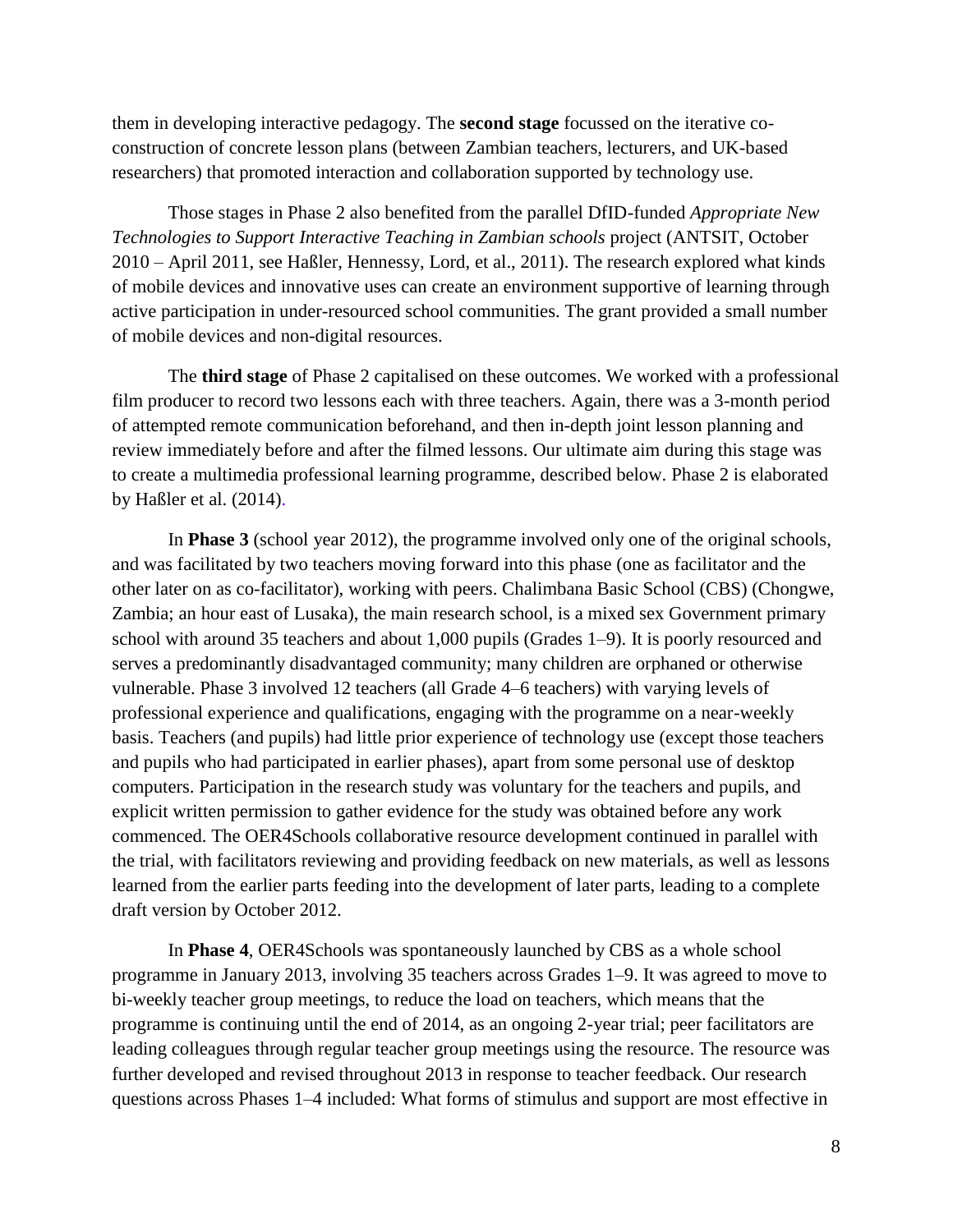developing more interactive pedagogy? What changes took place? What were the supporting and constraining factors? The final question is the subject of this paper. First, we outline the technology used and then summarise the changes observed to take place.

## *Technology tools and resources used in the OER4Schools trials*

Importantly, the OER4Schools programme can be run with varying levels (and different types) of technology provision, as well as without any, whilst laying the pedagogic ground for subsequent integration of digital devices. The main research school, CBS, had mains electricity but little functioning technology when the OER4Schools programme was first piloted there in 2009. There was a computer room with outdated and non-functioning desktop PCs; this is typical in SSA (Hennessy et al., 2010). For the second phase of the programme, we had already made 8 pupil netbooks available, as well as some additional low-cost teaching resources (such as miniblackboards, measuring tapes, some calculators, and a cheap digital camera). For the third phase this number was increased to 12 with research funds, and we set up a teacher lab with four laptops. The number of netbooks meant that, with children working in groups of about 4 per netbook, each student had about 1.5 to 2 hours of shared access, per pupil per week. The choice of netbooks over tablets (the latter were also trialled in one school during Phase 2) concerned affordability, robustness, and the availability of Ubuntu-based software and compatible educational applications at that point in time (2012).

We also introduced a hand-washing routine around the use of the equipment. We felt that this would help encourage a respectful approach towards the equipment, but would also encourage hand cleaning (with soap) — widely advocated as a disease prevention measure, while facilities are often missing.

For the teacher lab, we commissioned a square table from a local carpenter (with a central hole for cables, including power and Kensington locks), wide enough for four larger laptops (15" screens), with space for additional resources and pair working at each screen. We also provided a laser printer, so that resources for the teacher group sessions could be printed.

A local Wi-Fi network (using Nanostations) linked netbooks and laptops to each other, and to a central (low power, high resilience) server. The server provided a number of facilities, such as locally-hosted resources, including a PXE-boot based way of restoring netbooks to the default configuration, as well as a "dropbox" allowing teachers to store their files on the server and access them from any teacher laptop, or for pupils to access files during lessons. This facility was also used to upload audio reflections (as .mp3 files) and images, for retrieval by the researchers. A fast Wi-Fi connection to the local server allowed teachers to conveniently upload materials for sharing, without accessing the internet. The server also acted as a gateway for the teacher laptops to connect to the internet (via the very small aperture terminal [VSAT] of the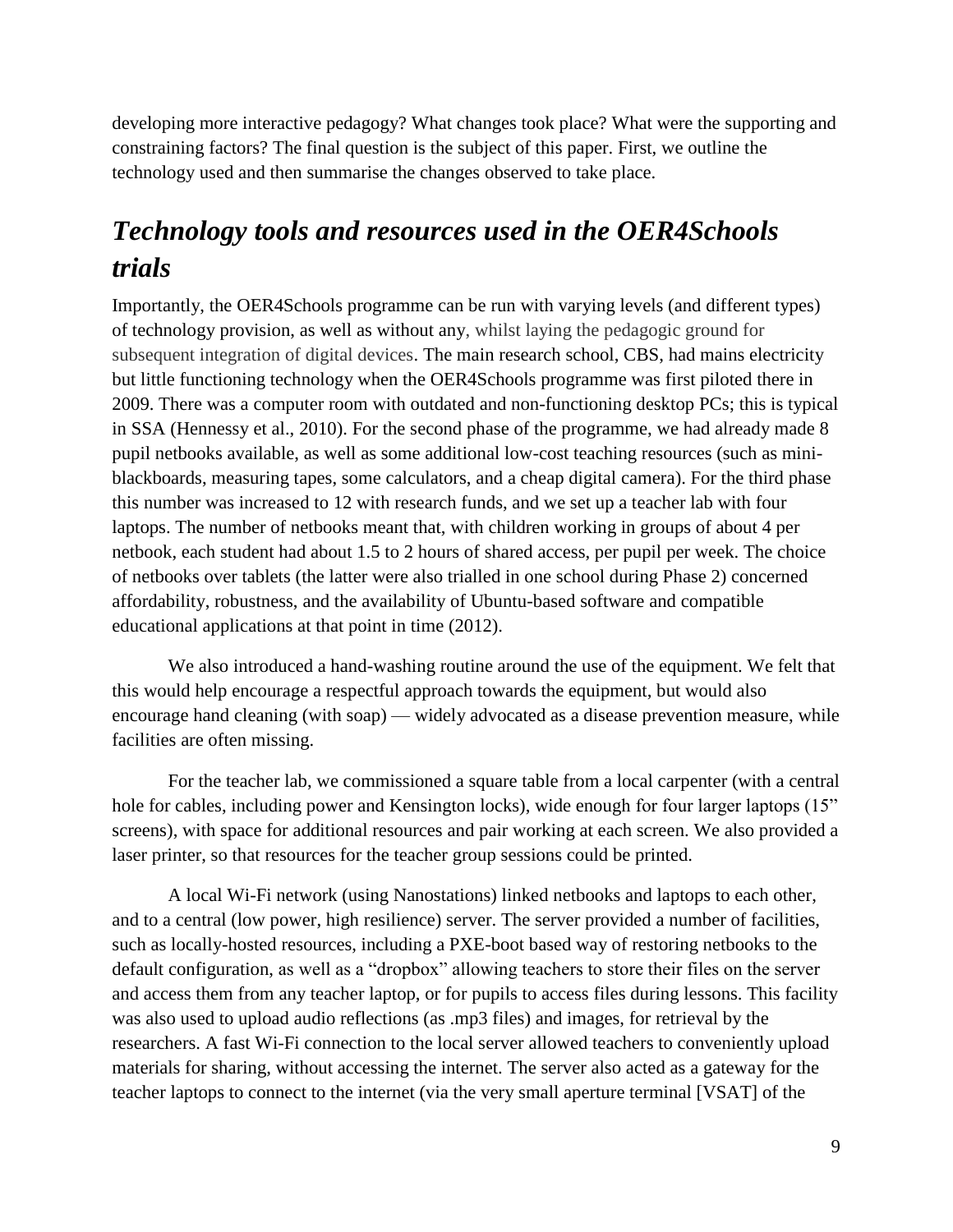adjacent college). This very slow and intermittent connection did allow teachers to browse the internet and to download resources for offline classroom use. It was not technically feasible for the classroom netbooks to connect to the internet directly. The connection also allowed the retrieval of research data by the researchers in the UK.

The OER4Schools resource draws on a number of computer-based "core" activities, that are applied to suit various learning objectives and topics throughout the programme and across the curriculum. Such "core" activities include writing (in OpenOffice, or collaboratively with EtherPad), spreadsheets, image manipulation, mind maps, and (importantly) GeoGebra, all based on Open Source software and OER. Rather than overloading teachers and students with a large range of bespoke, "closed apps" with restricted curriculum use, we choose to use a range of "open-ended" interactive applications, enabling teachers and students to develop familiarity and expertise. Note that teachers and students are not introduced to the technology via demonstration and rote learning, but through enquiry-based explorations.

The well-established issues pertaining to the use of technology in developing countries, such as lack of resources, security, poor connectivity, power outages, limited battery life, other technical issues and maintenance (Hennessy et al., 2010, p.121) applied in our context too, as expected. Some such challenges were mitigated, however, as the programme progressed and some teachers learned to overcome these constraints, and support other colleagues in doing so. For example, they instigated a daily charging routine under pupils' responsibility, to ensure that netbooks were charged and ready for use in class. They also ensured that resources were downloaded when there was connectivity, in order to be able to use them offline. Details are described in previous papers and reports (eg. Haßler et al., 2014; Haßler et al., 2011). Findings related to PD (across all phases) are the subject of this paper.

### *Findings pertaining to changes in classroom practice*

Throughout the four phases, the teachers in our studies were gradually coming to grips with novel technologies and developing an interactive teaching approach. Thus we inevitably needed to provide substantial support over time – initially face-to-face through post-lesson discussions and workshops (Phases 1–2), and then through the multimedia resource and structured PD workshops (Phases 3–4). Our conclusion was that under these conditions some engaging and pedagogically interactive lessons can take place, although quality of the final outcome could vary.

During the 1-year trial in Phase 3, and corroborated by interviews in Phase 4, teachers developed greater motivation through the programme and employed interactive strategies, seemingly leading to pupil learning (Westbrook, et al., 201[3\). Specifically, they w](http://zotero.org/groups/261495/items/itemKey/KA7JI6XK)ere found to have raised their expectations of pupils, adapted to their knowledge levels, used a range of interactive techniques, especially practical and group work, integrated technology use, and collaborated with peers. Learners built deeper understanding of subject matter, were more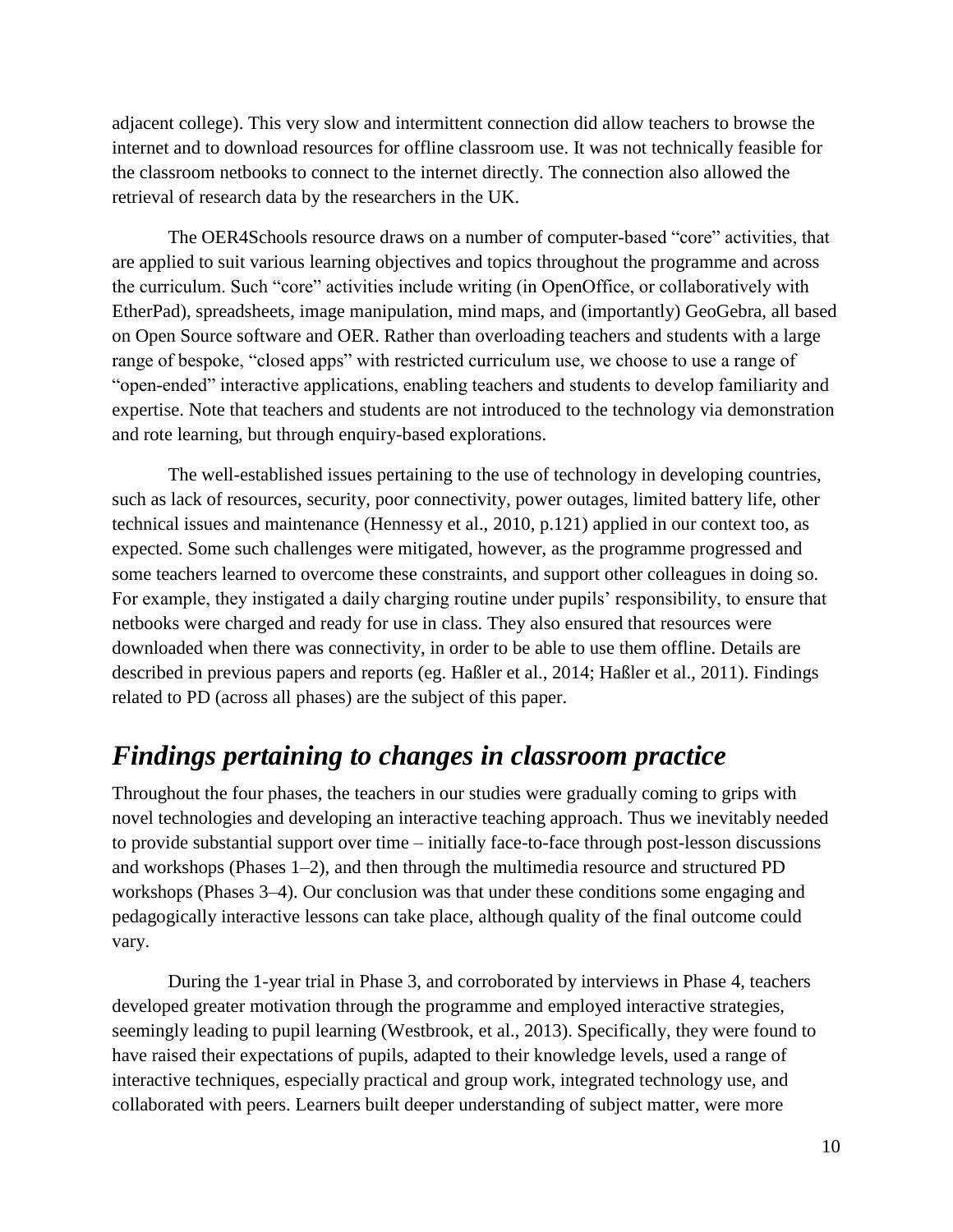actively engaged and motivated, collaborated with each other, and using digital technologies for problem solving. (See Hennessy et al. [forthcoming] for details.) Teachers were ultimately able to teach interactive lessons, including a degree of improvisation to address challenges (Haßler et al., 2014). Our findings confirmed that PD opportunities are essential for teachers to make creative and pedagogically interactive use of new technologies.

Our empirical work, informed by the research literature, has led us to arrive at a number of guiding principles for in-school PD in this and related contexts (*ibid.*). These include face-toface opportunities supporting learning from and with mentors and colleagues through reflective dialogue and critique of practice; a focus on classroom trialling and pupils' learning needs; culturally appropriate and sustained development opportunities that accommodate concerns and constraints of teachers and the school environment. These principles underpin the OER4Schools PD programme and constitute potentially supporting factors for PD aimed at interactive teaching with technology in SSA.

In addition, findings specifically relating to mobile technology use (partially derived from ANTSIT, see above) elicited supporting factors for such a programme. For instance, mobile devices (netbooks, laptops, tablets) are used successfully with non-digital tools, such as measuring tapes, counters or stones, stopwatches, rulers, and particularly with miniblack/whiteboards for recording and used as "showboards" after individual or small group work. Non-digital tools are inexpensive and can be ubiquitous in a school for a fraction of the cost of a technology installation. A sole focus on mobile technologies in PD is thus unhelpful.

# **Methodology**

## *Data Collection*

The data used in this paper predominantly derive from semi-structured interviews with teachers and senior leaders at CBS, as well as some workshop recordings, with the bulk of results deriving from Phases 3 and 4. The participants were as detailed above. There were a number of interviews conducted in 2012, and additional interviews in 2014, in various groups according to the time they joined the programme and their role in the programme. Additional questions were introduced in each phase (see Table 1), while questions for teachers were standard across grades and schools within each phase; variations were used for facilitators and school leaders. All interviews were accurately transcribed. The workshops recordings were reviewed and either partially or fully transcribed. We note that transcribing the more lively workshop discussions presented a challenge because of several people talking simultaneously. Most data comes from sources in the table; additionally a number of post-lesson meetings and ongoing informal discussions informed our understanding.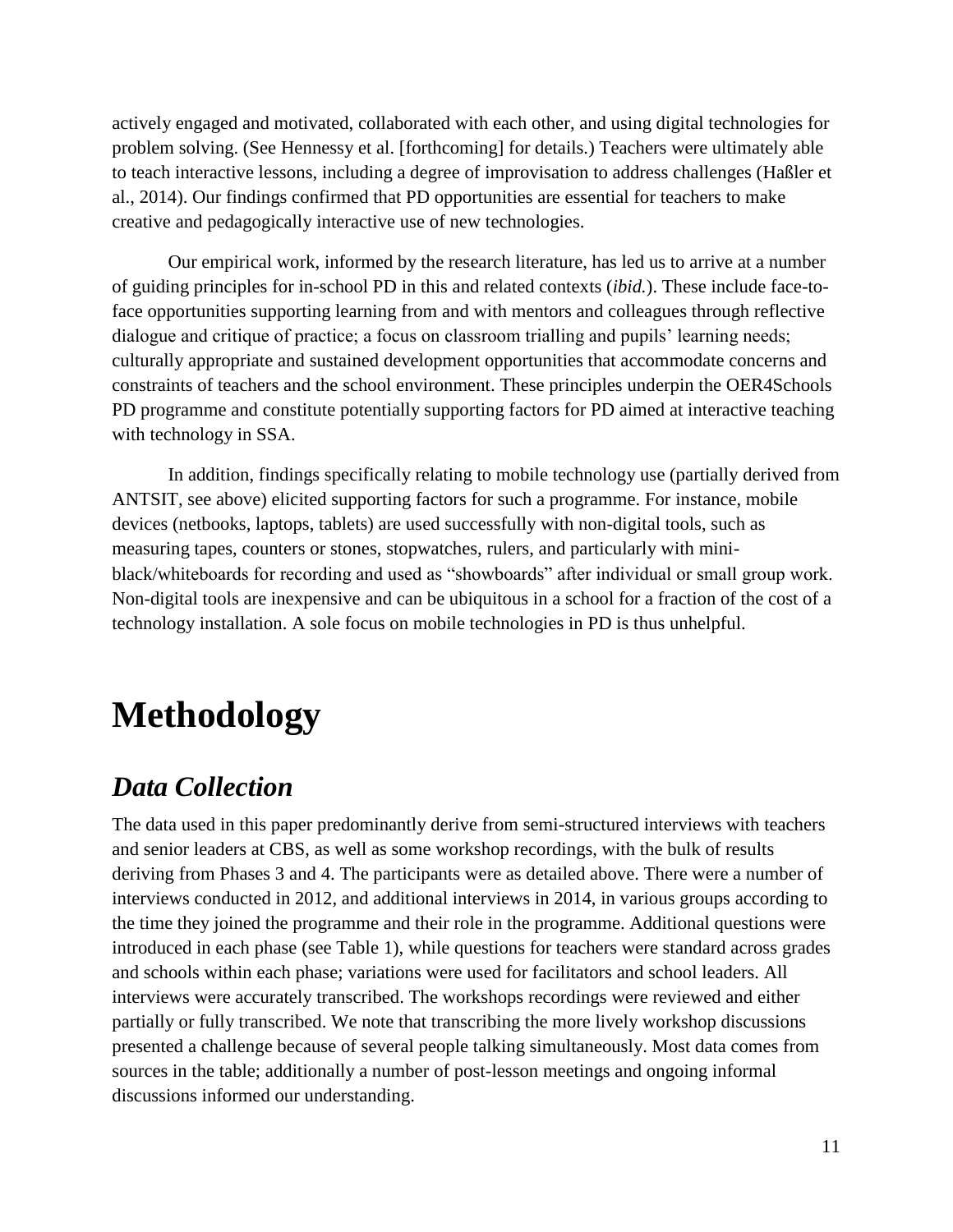#### *Table 1 here*

### *Data Analysis*

#### *An ecological perspective*

Davis' (2010) review of the diffusion of digital technology innovations in education from an ecological perspective construes the teacher's classroom as the central ecosystem within the school (another ecosystem), nested within the region or nation. This view portrays change in the classroom ecosystem as likely to impact related ecologies, and conversely, lack of change in the organisational ecologies may impede change at the classroom level. Change is complex and the ecosystems evolve in unexpected ways (*ibid.*), with planned innovations likely to have unintended consequences, so needing to be monitored and continuously adjusted as the systems attempt to maintain equilibrium (Somekh, 2010). Recognising this, we characterised the opportunities afforded by the programme and the (related) challenges/constraints on several 'levels': (a) teacher, (b) school, and (c) the wider community and policy context. These levels shaped our data collection through suggesting different perspectives to investigate, particularly in terms of soliciting views about supporting and constraining factors at each level during interviews, from all participants: comments from teachers and head teachers span the three levels, of course. The levels are used as an organising framework for the Findings.

#### *Analysis procedure*

Analysis was conducted by an independent researcher (the third author) who had not previously been involved in the project. Initially the data was scrutinised to identify general themes and areas of rich content as well as emerging puzzles and speculations to be tested further. Categories of relevant content were formed and refined and these were used in a second round of coding to apply them across the data set. The qualitative data analysis software NVivo was used to assist and to run further reliability checks through in-built text and coding queries. Selected data were coded twice to further ensure the robustness of the coding. The groundedness of the categories was explored prior to interpretation by systematically examining the spread of the discussions across the participants and data sources.

The focus of the analysis was on constraining and supporting factors influencing implementation of a professional learning programme for interactive and mobile digital technology use in SSA. A central strategic approach was examination of issues/data across

- time (early and late interviews);
- people (examining similarities and differences in different teachers' views), and
- communicative settings (interviews and workshop discussions)

to explore the strengths and weaknesses of the emerging argument.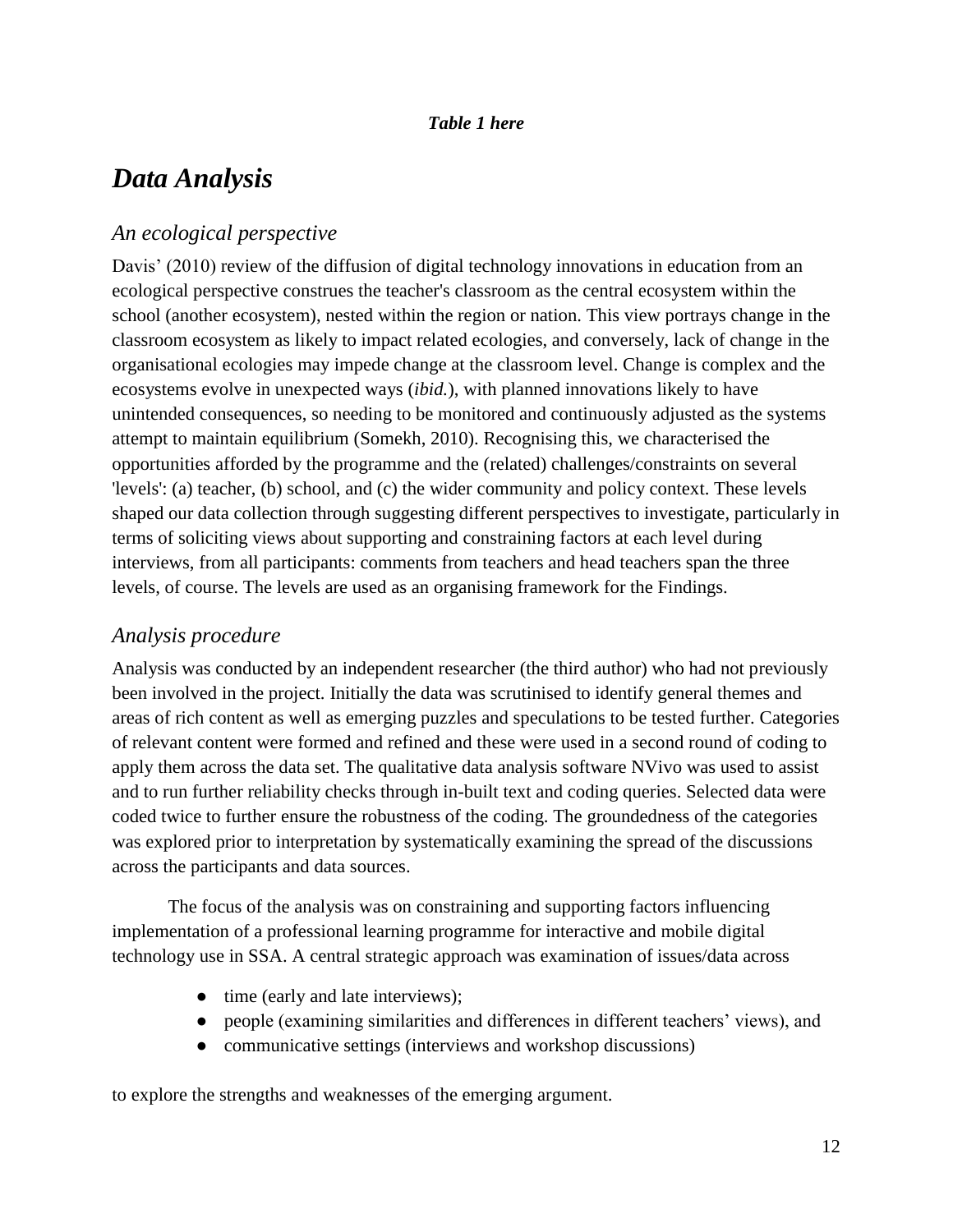As the discussion of the findings below illustrates, in this process discrepant as well as ambiguous cases were systematically examined. Each aspect of the emerging argument, together with supporting and contradicting data, was then discussed and scrutinised for reliability and validity.

# **Findings**

Teachers in SSA face many challenges and hardship in their daily lives. Our focus here is on examining these challenges from the particular perspective of their *influence on opportunities for professional learning and pedagogic change.* We include the supporting factors that can address the challenges for teachers' continued engagement with professional learning.

## *Teacher-level factors*

*Teachers' perceptions of their professional learning needs and the motivating role of technology* 

One of the challenges of supporting professional learning in any context is meeting professional learning needs that teachers in that setting *perceive* themselves as having. At the beginning of the OER4Schools programme the participating teachers suggested that they were already familiar with the ideas of interactive teaching from their college courses. Some initially considered the *novel* aspects of the programme to relate simply to technology use.

> MARTHA (2 months in): The only difference [from before] is that pupils also can do interactive teaching [learning] using the netbooks. [*Reiterates later:*] We were doing group work, though we didn't realise that this is another way of . . . . 'interactive teaching'. We just had another name.

Some teachers acknowledged that the pedagogic ideas of the programme were not necessarily being implemented in their classrooms.

> PRISCILLAH: So far (2 months in), we [already] did most of the things that we discussed in the programme, yes. Except we don't practise what we are taught in colleges.

The workshop facilitator also suggested that the underpinning ideas are in principle familiar to the teachers but only in theory: "it's more like we are building on what we have already acquired and maybe forgotten" (Abel).

As we have discussed in detail elsewhere (Hennessy et al., forthcoming), having actually engaged with the PD programme, there was widespread recognition among the teachers that previously interactive teaching had not actually been the norm, even if pupils were, for example,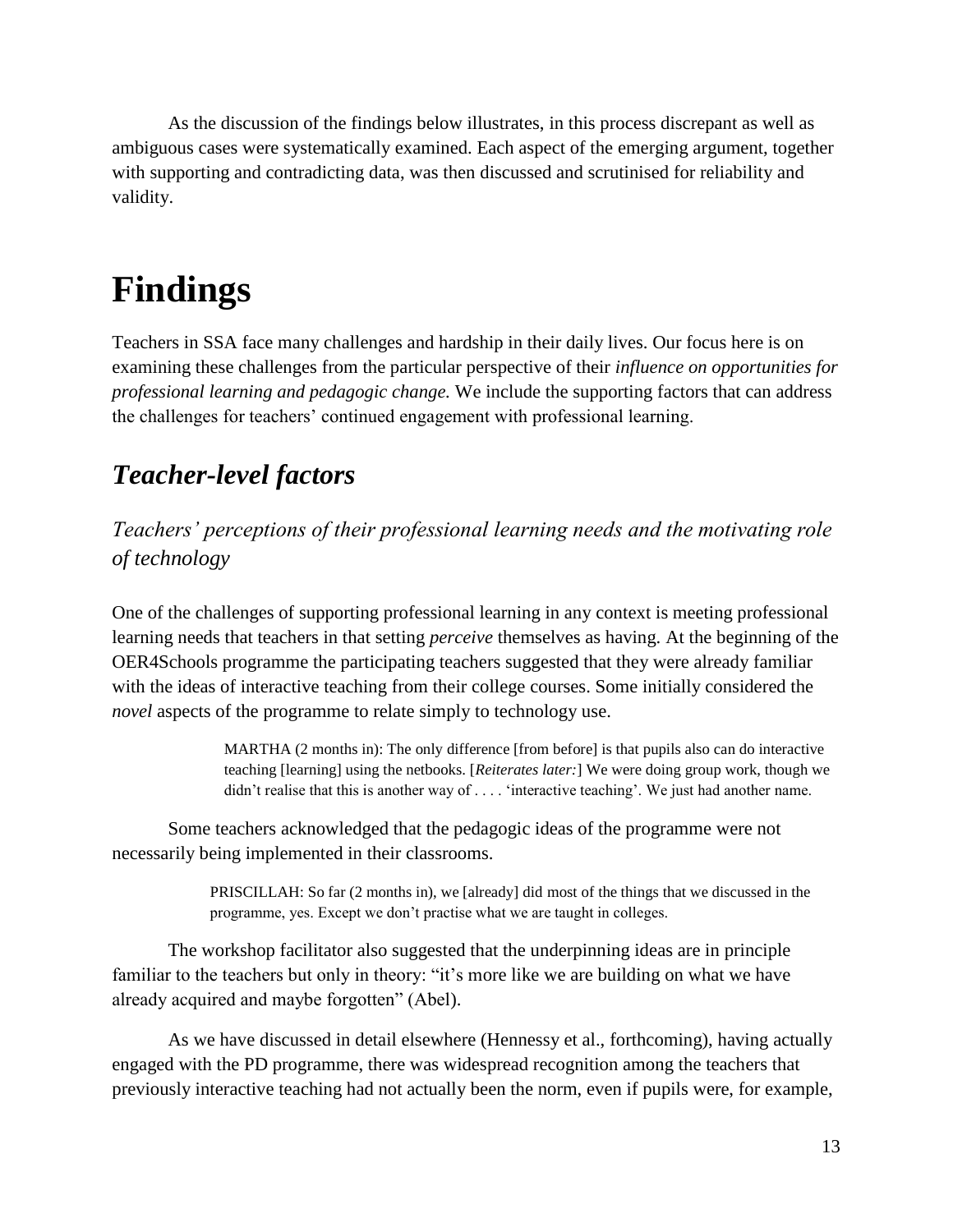seated in groups. For instance Martha suggested at the start of the programme that she had already been engaging her pupils in interactive teaching and interactive group work (see above). Towards the end, she reflects:

> MARTHA: This programme has been a revival in my teaching. . . . Because in the past . . . if you are lecturing, you don't even give the group work.

Other teachers' comments resonate with this acknowledgement.

AGGIE: Maybe we are doing it just on the surface, but after doing this [OER4Schools] we were really deep into it and even knew how to . . . really involve [learners], because in Zambia we are saying lessons should be pupil-centred. But . . . sometimes we say, this topic is too hard for the pupils, I cannot just leave them to do it alone.

While the teachers gradually came to see the added value of the PD, this points to a potential constraint for PD programmes that may apply more widely. Our analysis suggests that there is a commonly accepted discrepancy between teacher education and professional practice among teachers; it is not perceived as necessary – or even possible – to implement ideas learned during training, but never observed in practice (before encountering the OER4Schools videos). This may pose a challenge for engaging teachers in PD. It may thus be that meeting teachers' learning needs is not a fixed starting point for a programme but a process, one that in itself involves professional learning. This was reinforced by the workshop facilitator when asked about whether the programme corresponds to the teachers' interests and needs at present:

> ABEL: With time I think it will. At the moment (2 months in), |I wouldn't say much because. . . I'm sorry to say this, but most of them are thinking interactive teaching is all about ICT.

One supporting factor that clearly led to motivation of teachers to engage in this PD programme, then, was related to digital technology use. These teachers had previously had limited opportunities to use and learn about technology. Their motivation was not solely related to their own skills but to their pupils' skills for future use: "this world now is going technology all over" (Martha). Some mentioned use to support classroom learning, for example "researching the pupils' work" (Mirriam), and the observed excitement of children (who "didn't even have TVs at home") encountering computers (Susan).

#### *Teachers' perceptions of pupils' capabilities to engage with the programme ideas*

TEACHER [IN A WORKSHOP]: It is supposed to be child-driven but that depends on the type of children that one has, if they are able to organise themselves, to make sure that learning takes place, not like our children.

This quote and the earlier one by Aggie (5.1.1) illustrate an initial feeling among the teachers in the school that '*their* pupils' are not capable of learning interactively. In the late interviews the teachers discuss extensively and with concrete examples the ways in and extent to which their perceptions of their pupils' capabilities have *shifted* during the programme, to their surprise; they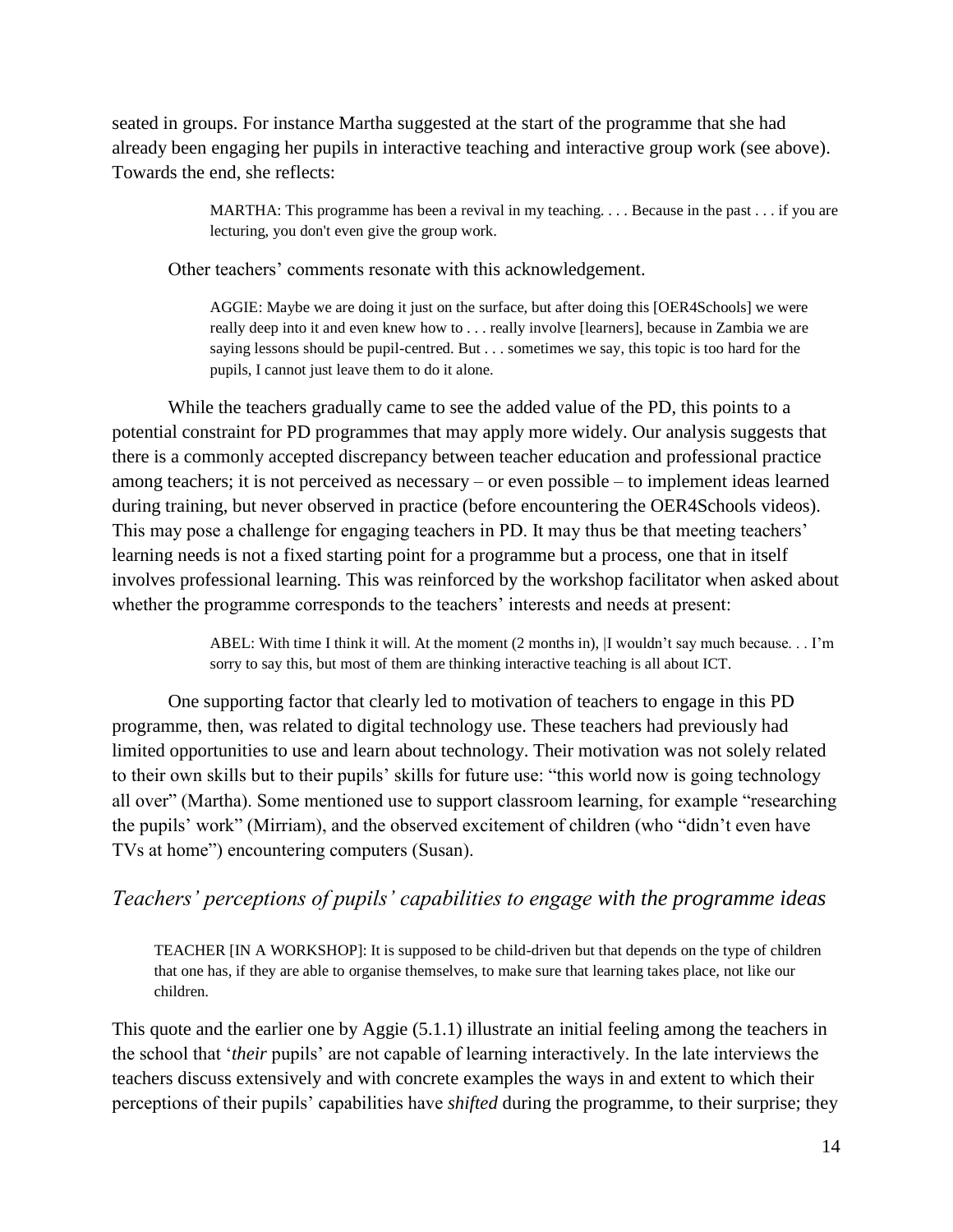acknowledge that they used to systematically underestimate their pupils prior to participating in, and trialling, the new pedagogies and tools (Hennessy et al., forthcoming). Judith describes and illustrates this:

> Before I used to underrate children saying that I got to keep on lecturing. . . . I ask[ed] questions to say "what about this?, what have I said here?", without giving them a chance to think on their own before I could summarise everything. But after this programme, I first tell them what. . . . I expect to get, the objectives. . . . So on their own they are able to find answers and thereafter tell them to me.

They were doing some activities, of measuring how much fats each one has. I couldn't believe it, ... I was really surprised because they were able to weigh themselves, write the kilograms for each one, because we are doing it in pairs so that one weighs the friend, then also the height. And then they were able to multiply the height of somebody to square it, and then divide into their weight. [See [http://oer.educ.cam.ac.uk/wiki/Video/Judith\\_body\\_A06.m4v\].](http://oer.educ.cam.ac.uk/wiki/Video/Judith_body_A06.m4v)

The same lesson also involved the use of spreadsheets to calculate and record body mass index [see http://oer.educ.cam.ac.uk/wiki/Video/Judith\_Body]. The issue of low teacher expectations – and the surprise about pupils' capability to learn quickly - also pertains to pupils learning about technology use. Teachers are usually adamant that pupils need to be taught about hardware before they can make use of it. Learners perceived as poor are particularly expected to have difficulty in learning with technology. However, expectations were not realised and technology has come to be perceived as a leveller.

> AGNESS: The first time, I wondered if the ones from villages will know what this is … To my surprise, after [using the computers] three times, before I could even tell them to . . . they were there, switching it on.

This quote refers to a netbook familiarisation activity conducted early on in the programme [see http://oer.educ.cam.ac.uk/wiki/OER4Schools/Introduction\_to\_interactive\_teaching\_with\_ICT].

However, at the stage of introducing PD, the teachers' perceptions of pupils' (lack of) ability to engage with the programme can be a core constraint. If the pedagogic ideas are not seen as feasible, teachers may be less likely to engage in professional learning. On the other hand, the danger of PD programmes, as we have discussed earlier, is that ideas are taken up in a way that merely assimilates them to current practice. We suggest that teachers' understandings of the ideas also warrant attention.

#### *Teachers' understanding of new pedagogic ideas*

The new understandings of pedagogy that emerged during the teachers' participation in the programme did not happen immediately or automatically. Effectively communicating new pedagogic ideas is another challenge for supporting professional learning.

The convoluted workshop discussions that illustrate some of the teachers' struggles with understanding the ideas are difficult to present briefly. We illustrate this issue through an exchange between two teacher-facilitators in one of the workshops in which Abel appears to be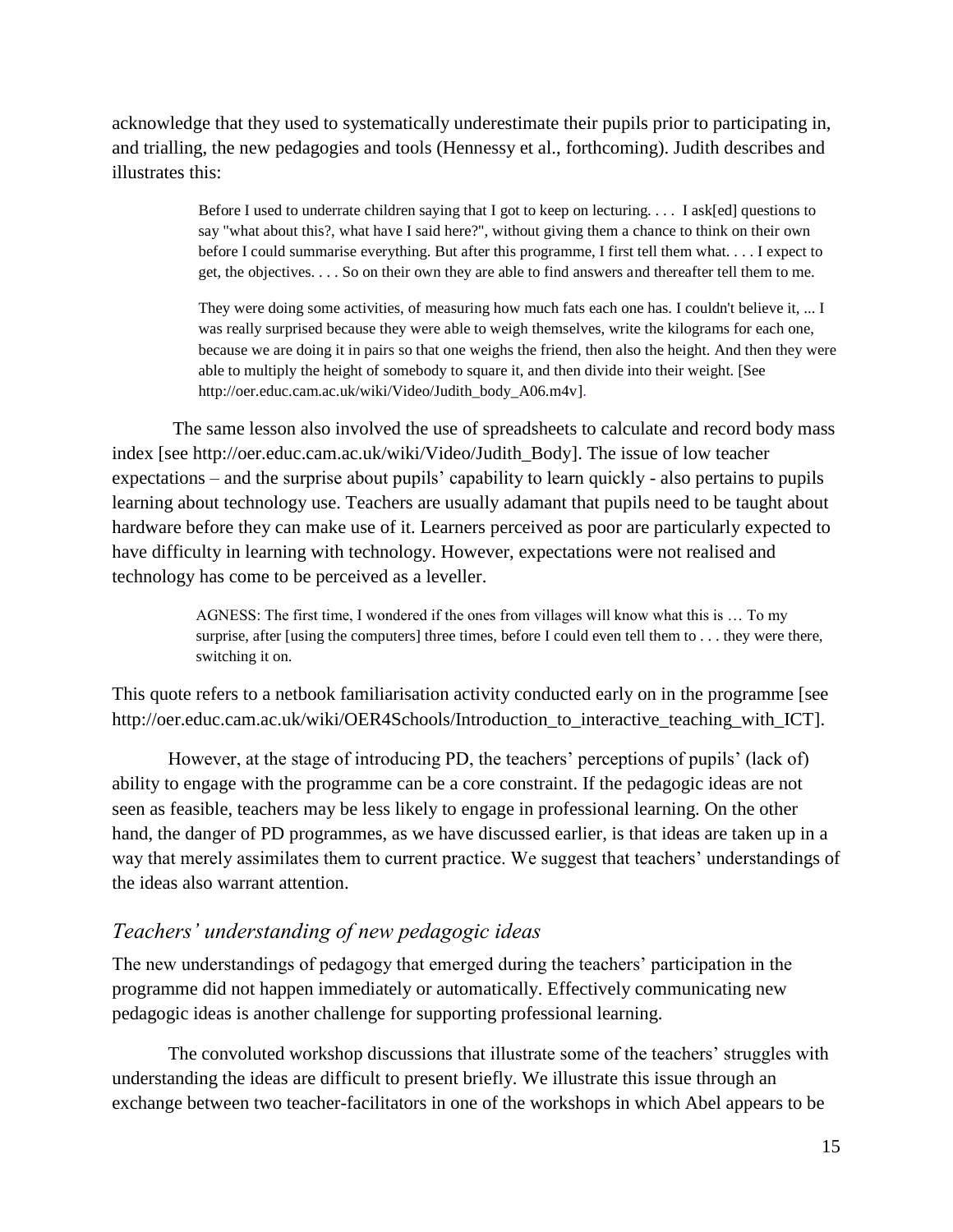suggesting that Agness does not quite understand the ideas of enquiry-based learning as promoted by the programme. As with other ambiguities and misunderstandings arising in workshops, he attempts to clarify this to all participants.

In the extract below the teachers have worked in groups to design concrete outdoor activities for the children based on the principles of enquiry-based learning and are now discussing those ideas and plans together. The workshop facilitators first remind the participants of the importance of making plans that can actually be realised and ensuring they are well received by colleagues. Moreover, they emphasise the importance of considering the pedagogic principles at play and pupils' learning.

> AGNESS: You can end up making a field trip just for leisure if you are not careful. [But] if you plan, you can make sure you are going to plan something which the pupils are going to use, remember, it's enquiry-based learning. Where they are going to learn something.

They then move on to presenting the concrete plans the teachers have developed. One of the workshop facilitators again highlights the core pedagogic issue of the task and its conceptual challenge:

> ABEL: If we are to look at what you have developed there, your plan. Let us ask ourselves this question as they are ending their topic: Is what we have developed, is it enquiry-based learning?

He evaluates it as not having sufficiently embraced all the principles of enquiry-based learning:

> ABEL: I think this one is enquiry-based because it involves the learners going out there to find out, except, how you're going to be questioning them, are they going to be deep questions, are they going to be thought-provoking questions. What type of questions can you be asking?

The other facilitator, Agness, elaborates on the project plans and Abel points out superficiality and weaknesses, clarifying how the proposal falls short of the principles of enquiry-based learning and how it could be enhanced.

> AGNESS: Pupils will go out there and collect different types of plants … then after collecting they will start naming the plants they've collected if they are similar or different. After that, they even draw the plants they've collected, then the assessment will be done by the teacher. ABEL: The types of questions you will be asking, are they going to be open-ended?

Abel elaborates on his critical challenge and Agness builds directly on his idea:

ABEL: I think it's not enquiry-based . . . if it is classified as plants. But if you put it in a way [that classifies] flowering and non-flowering it becomes more interesting. They will want to see and know which one...

AGNESS: 'Why is it not a flowering plant?'

This excerpt illustrates how new pedagogic ideas offered for professional learning are not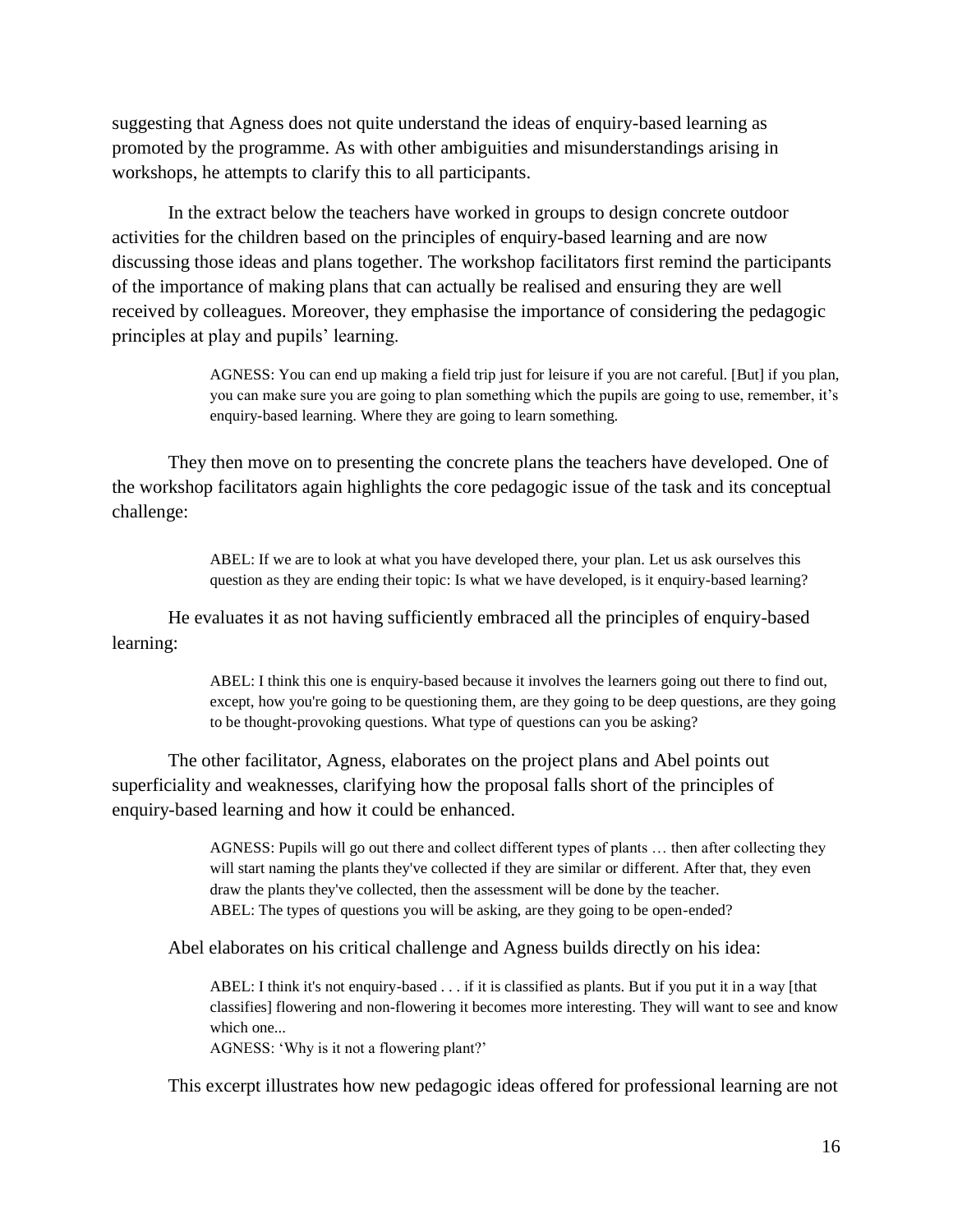necessarily taken up by teachers in a way that offers the potential to impact on their current practice in intended ways but that this requires sustained effort and support. Another example for this was the use of "traffic lights", an Assessment for Learning technique to indicate progress during group work, which was sometimes used as a tool for voting instead.

This also illustrates the potential key role of workshop facilitation in mediating the teachers' understanding of the pedagogic ideas, their feasibility, accessibility and practical application. The following workshop extract from a session where teachers identified PMI (positive, minus, interesting) aspects of each of four kinds of enquiry reinforces the importance of supported, practical activity for grounding complex ideas. The workshop facilitator, Agness, links the difficulties children experience with traditional teaching to the teachers' own difficulties with professional learning.

A TEACHER: When we were discussing . . . we felt it was very complicated . . . what is involved in each type of enquiry. But, when we did it, we found it to be interesting. AGNESS: And that's when we understood that part. So, it shows, that even in class, once you, as a teacher, just talk, talk talk, some pupils will just be left in a dilemma but once you give them an activity to do I think they will understand better.

Developing confidence to both try out new techniques and use new technologies requires a 'leap of faith' as one teacher described it. We suggest that our analysis of the three constraints discussed thus far further suggests that immediate opportunities for trialling new, promoted pedagogic ideas in practice in their own classrooms appears to have been central to enabling and supporting teachers' understanding of the pedagogic ideas and their pupils' capabilities of engaging with them. The teachers also came to perceive differently the communities they serve and, ultimately, their own capabilities – a central achievement of professional learning, as Agness elaborates.

AGNESS: I've changed . . . I know how to form groups, I know how to give different tasks to the children at the same time, and by so doing, I cover a lot within a short time. I know how to use this ICT with my class . . . especially where Etherpad is concerned, [concept] mapping is concerned. So, I've really changed. I've really improved. I know how to download from the internet.

A number of video exemplars that show teachers use netbooks in class (as mentioned by Agness) are available on the video collection for the resource [see http://oer.educ.cam.ac.uk/wiki/Video].

## *School level*

#### *Resources as a challenge and a motivator*

There are also many system-level factors influencing the possibility of professional learning in this school setting. One central challenge these teachers face in their daily teaching is scarce resources. The teachers' professional learning about technology use was constrained by limited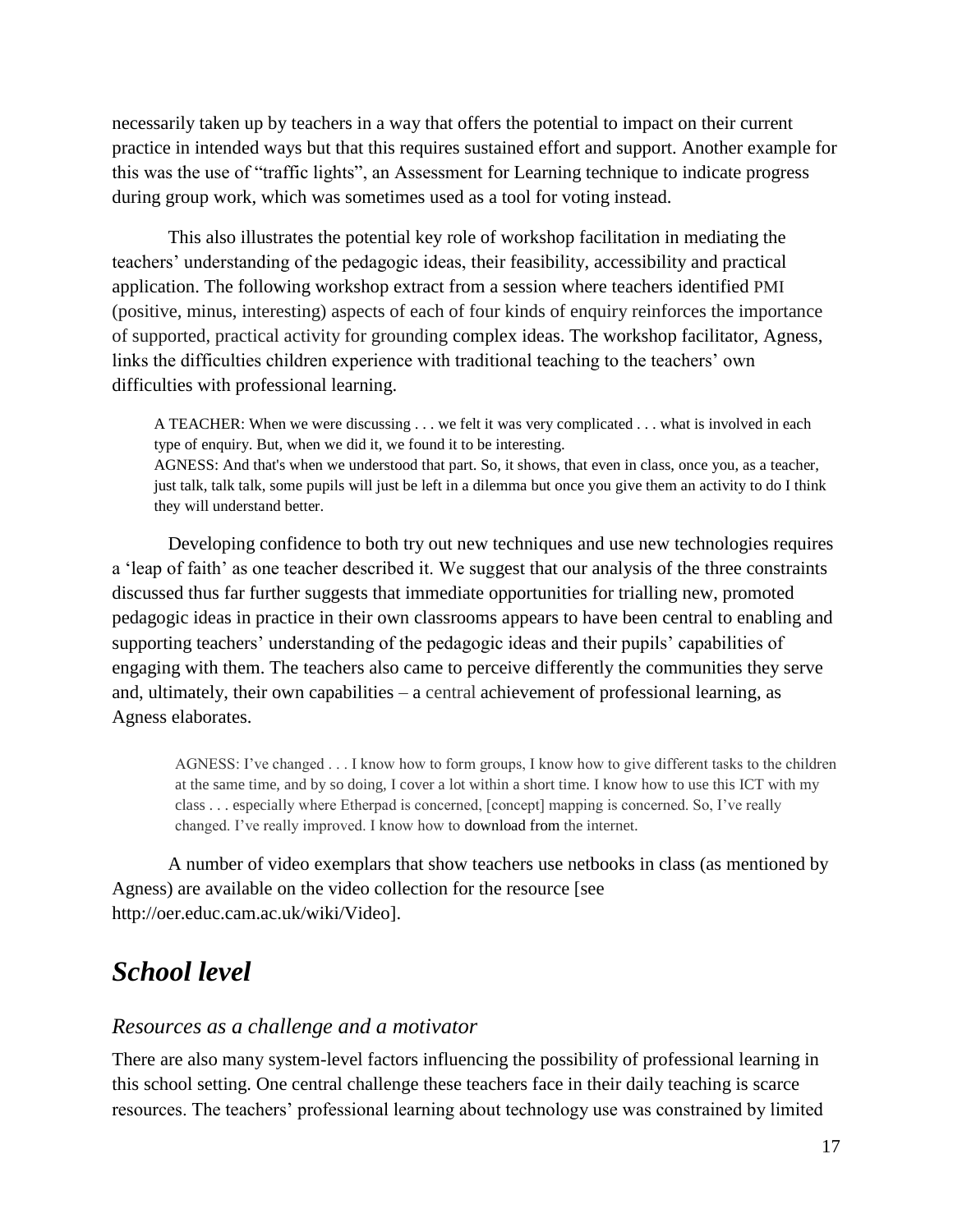access to computers and technical support, both in their classrooms and in the teacher lab facilities, which limited the time they could spend familiarising themselves with the technology dimension of the PD programme.

The financial situation of the school was perceived as a further constraining factor; teachers mentioned lack of money to take pupils on field trips to try out ideas from the programme in practice. However, physical teaching resources can also be constructed in the school context by sufficiently motivated teachers. Resources available include furniture and teaching resources (paper, pencils; books, posters, mini-blackboards), as well as computers.

At the same time the analysis suggests that the teachers' engagement with the programme itself enabled them to find novel ways of dealing with some of the constraining factors, such as limited access to rich teaching and learning materials supportive of interactive pedagogy:

PRISCILLAH: As a teacher, you have to be resourceful. That's one thing I also learned from OER4Schools. So, even where we don't have enough materials in the school, I should learn to improvise, you know, there are so many things that I can use, to come up with.

This is not a complete solution:

PRISCILLAH: Certain materials are difficult to improvise, so it really made me not carry out certain experiments.

But it is a start. The introduction of mobile digital technology use in the PD programme provided further support as it enabled teachers to access information and materials online that would otherwise not have been available to them, and simultaneously developed their teaching capability.

PRISCILLAH: I thought if. . . . I incorporated ICT in my interactive teaching, it was going to bring more benefits, not only to me, but . . . to the learners that I teach. For example, there are times when you have limited resources. Now, in the situation where you have ICT, in school, like we have the internet, I would simply, quickly rush to the internet and check for information. . . . Not just what we have in school but getting more and also broadening my own understanding, as a teacher, so that I can teach interactively.

Similarly, when the teachers spoke about lack of money inhibiting them from taking the pupils on field trips, Abel, the workshop facilitator, suggested they think more creatively about the environment they are already in and the potential for learning outside the classroom it may offer.

ABEL: I think when planning for your project. . . . So, as a teacher, you need to look at the environment. What things are around us, what topic can I teach, using the resources within the environment.

Our observations of enquiry activities indicated that the teachers came to make use of their local environment for enriching pupils' learning.

We suggest that these affordances can be considered as latent supporting factors of the PD programme (Rainio & Hofmann, 2015). The PD programme facilitated and framed the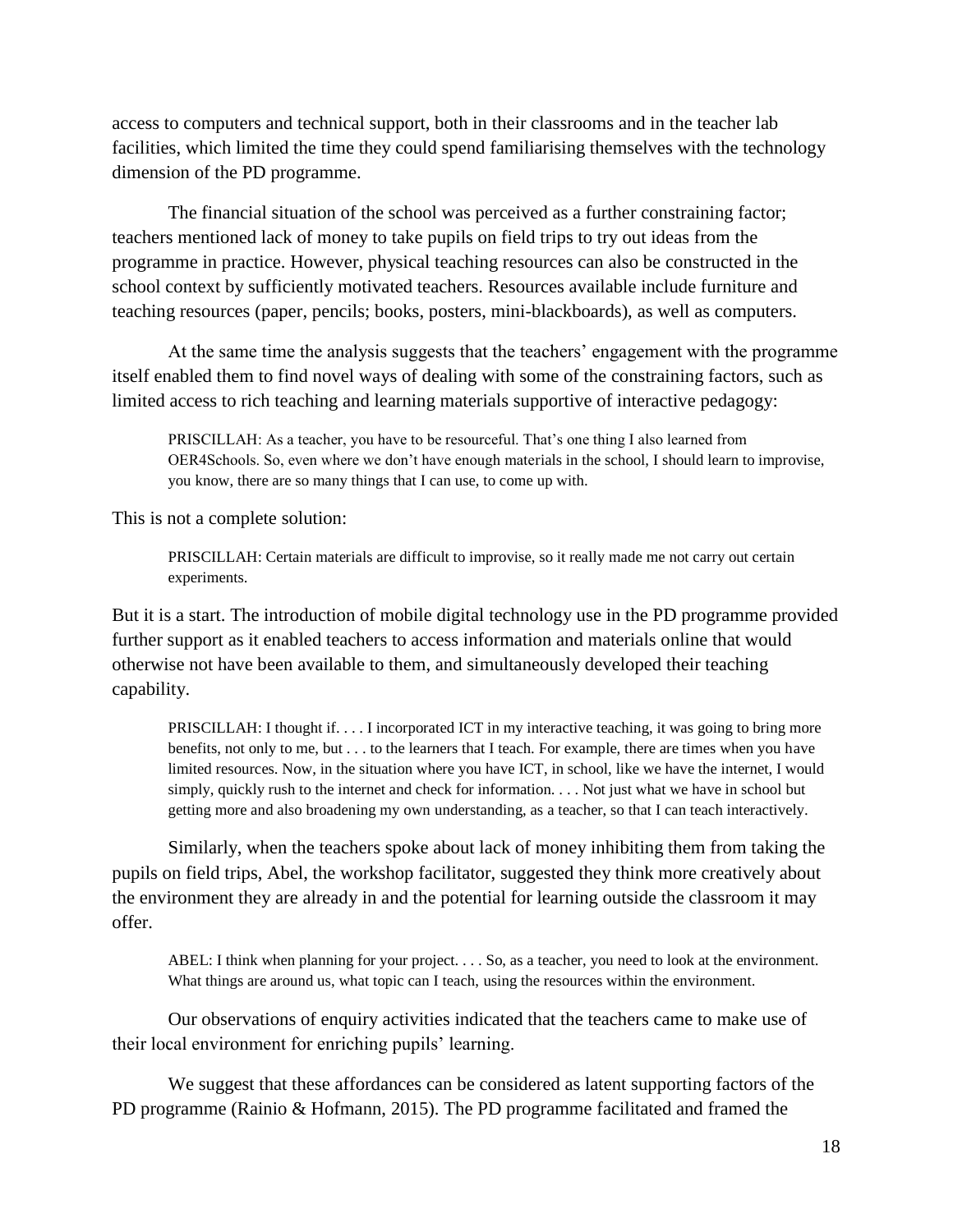discussions and infrastructures that made these new creative ways of thinking and action possible but they only came into being through the teachers' own active engagement with the programme. The same applies to another emergent supporting factor, collaboration with colleagues.

### *Collaboration with colleagues and emerging supporting factors at school level*

There was one resource that we suggest is a central supporting factor for professional learning, that is available in any setting, however impoverished: colleagues. We have already illustrated above how discussions with colleagues and teacher facilitators in the workshops mediated teachers' understanding of programme ideas and allowed them to test out new techniques and ideas. A common theme in the data is how informal collaboration with colleagues helped to develop teachers. Early on in the programme, Mirriam, when asked about the most significant changes in her practice so far (March 2012), mentioned more interactive learning and teaching in her classroom and increased support for and from other teachers.

MIRRIAM: Pupils are learning interactively . . . And then, as teachers, we are able to consult each other: 'oh, on this point, what can I do?' 'How can I go about this lesson?' We consult among our group. Yes. . . . [Both outside and] during the workshops. Because, we even do some observation, especially Martha. Because we are neighbours . . . so when Martha is teaching, I go there, I observe when she has the problems, I help her. She also comes to my class.

Martha (and Judith) corroborated this, adding "That way you find I have even improved my interactive teaching".

There is potentially a productive cycle whereby increased collaboration with colleagues may support the teachers in the implementation of pedagogic changes and dealing with the challenges described earlier. Having the support of a colleague is constructed in these accounts as enabling a teacher to see what they could do differently, take risks and try implementing new practices. However, the shortage of staffing resources constrained their access to this support, as we explain below.

### *Organisational challenges for implementation of PD*

The organisation and timetabling of teaching clearly influenced the implementation of the PD programme. It was perceived by teachers to constrain their professional learning and capability to draw on the above discussed emergently identified resources.

The teachers have stated that interactive teaching requires in-depth planning and reflection, and "spending a lot of time on research" (Doreen). In the lesson itself, increased interaction and feedback mean that lesson plans sometimes do not get completed ("There's a lot of interference in the progress of the lesson": Sydney) and differentiation now means more time commitment too ("you find [some pupils] are lagging behind you, and you want to bring them to the same level": Clive).

As teachers increasingly emphasise learners' understanding, previous practices are de-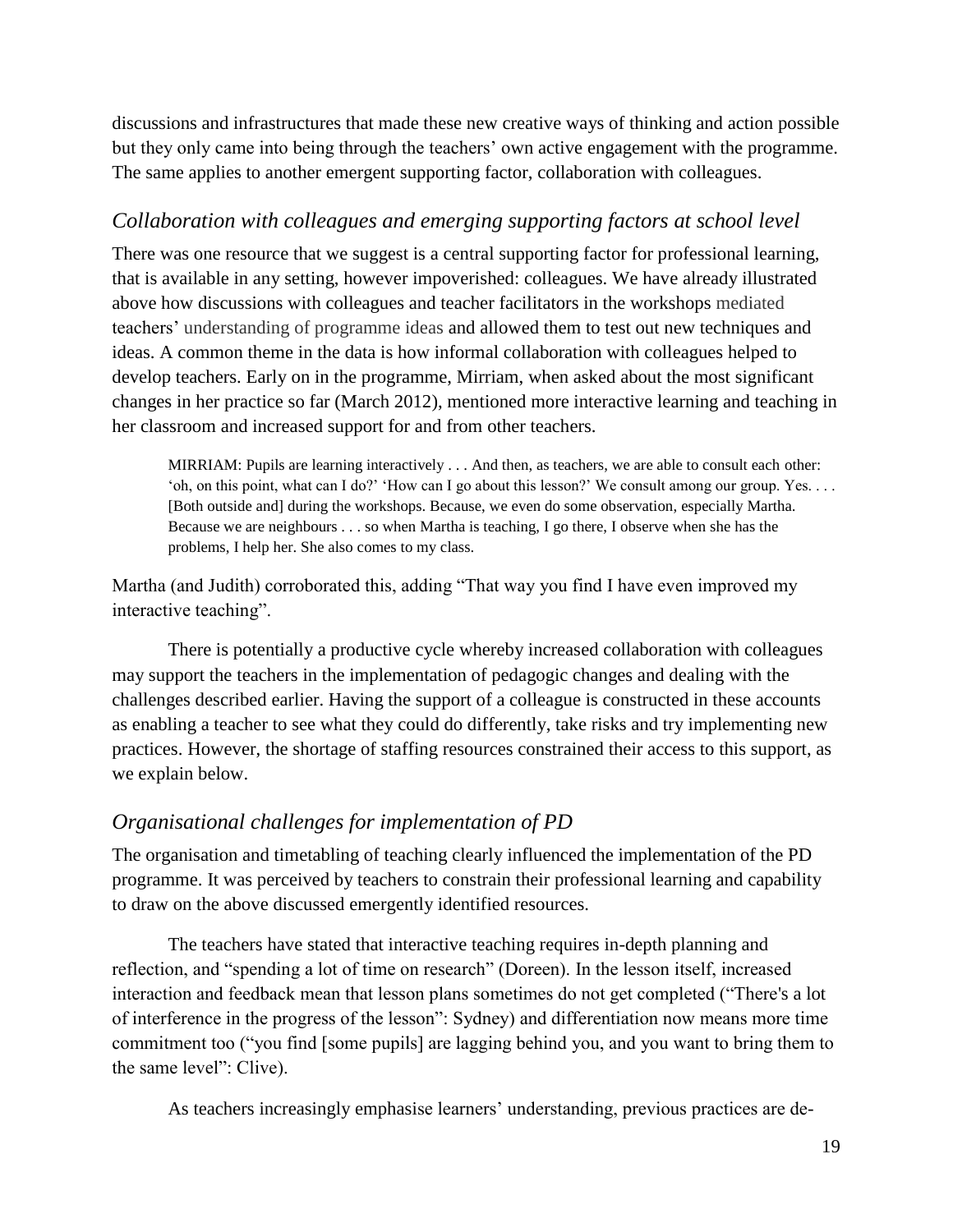emphasised (such as going through the motions of completing the formal syllabus), and this in turn means that backing from the head teacher is needed.

CECILIA (head teacher, CBS): The pupils weren't conversant with the computers, so the teachers were taking a lot of time to teach one concept [and] not covering all the subjects that we teach in a day.

The time needed to attend workshops, study the materials and trial the new ideas in their classrooms was also perceived as a central challenge by the teachers that limited their engagement. Teachers highlighted the competing priorities they faced, either at school level (e.g. running clubs) or at national level (e.g. introduction of new primary curriculum in Zambia).

One facilitator described how it was important to maintain motivation and momentum with regular meetings but facilitators needed to prioritise material in order to fit it all in to the time available: "We can be skipping those [readings], but look at the very important and very new things to the teachers" (Abel).

A supporting factor is that the OER4Schools programme fits neatly into the abovementioned Zambian government's SPRINT framework, which seeks to encourage sustainable PD (Mubanga, 2012), primarily through regular teacher group meetings scheduled within the school day. (Teachers at the main research school teach only half of the day – which is officially 8 hours long – whereas teachers in another of our schools taught double shifts of pupils, so it was harder for them to participate). Both the head teacher and facilitator reported that teacher attendance was not full and considered that participants' reasons were often domestic issues and sometimes insubstantial.

An interesting challenge raised by the teachers was the potential misperceptions of colleagues and school leadership of their novel activities during the programme (cf. Avalos, 2011, p.13). Teachers felt that their leaders did not understand the role of "educational noise", although head teacher Cecilia confirmed her understanding that "where there is interactive teaching, the class is noisy". Teachers also worried that colleagues would think they were being lazy or 'wasting time', when conducting enquiry activities outdoors, and stressed the importance of informing administrators.

## *Wider context: Community and national level*

### *Community level: Pupils' backgrounds*

Perceptions concerning 'the type of children' the school has are discussed in the data as constraining factors for pedagogic change. These impinge on the perceived value of and opportunity for professional learning (for example one participant describes giving pupils written formative feedback on their learning as a 'waste of time' since their kind of pupils 'won't read it anyway'). Likewise, parental support was inconsistent and some children received little: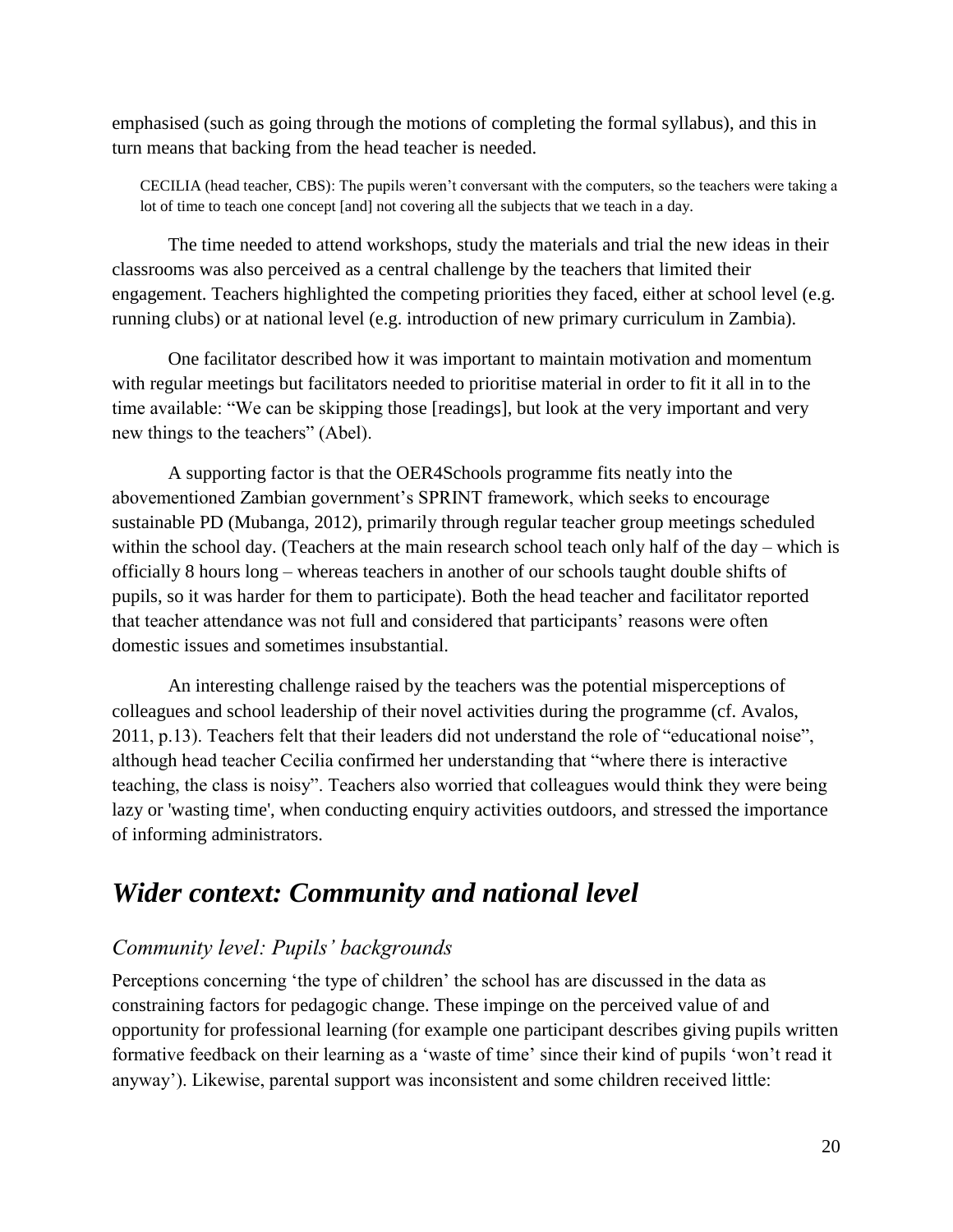PRISCILLAH: A child would [often] come to school without homework being done. Parents don't even care.

Some of the constraints relating to pupils' backgrounds and communities concern issues that are difficult for PD programmes to impact on. Beside lack of parental support, these involve poverty, hardship, bereavement and living a long distance from school. At the same time it is worth noting that there is some evidence from our study that the participants perceived the opportunities for professional learning, new pedagogic ideas and use of digital technologies together as also offering at least partial support in dealing with these challenges. Some of the teachers suggested that pupil absenteeism had reduced due to learners' enthusiasm for the project, particularly the opportunity for digital technology use. Pupils were described as 'excited' (Bernadette, Susan) and several suggested that participation in class had significantly improved (e.g. "those previously not speaking, are active participants now": Priscillah).

While policy advocates use of local language (particularly in lower grades), and many children do not speak English well, it is nevertheless widely used as a medium of instruction. We found that children tend to switch to local language for discussion during group work, which helped children with weaker English skills catch up. Thus code switching was encouraged within the programme.

Some of the teachers also reported shifts in thinking with regard to the children's communities and better understanding the knowledge that these communities have and its potential value for education.

JUDITH: I did the activity of where pupils went to the community to find out how HIV/AIDS is being spread, and how it can be prevented. I said "you go, you find out". The other groups went to find out how it can be contracted, find out from the people around. The others went to find out how it can be prevented. And they came up with the answers. So to me, it proved that answers they are all over, even the community can come in, it will help with teaching the children, it's not only the teachers . . . we are all learners. We can learn one or two from the community as well, even from pupils. There are certain things that pupils know which we don't know.

There is even some evidence of a reciprocal shift in parental attitudes, turning a constraint, at least in some cases, into a source of support.

DAVID (head teacher): [Parents'] concern is that at the end of the year their children will fail the government exams. . . . So there are some who are asking [me] questions; but of course after being taught the value of what is happening – that it's helping their children to fully understand and to be more acquainted with what is happening now in the world – they understand and they appreciate and they recommend. That's why I told you that last year we had more Grade Ones who entered the school. . .because the parents saw the difference – what the school is doing in the community. [. . . .] So the interaction that the parents have given, that is a very big supporting factor.

### *National level: Perceived risks and challenges*

Finally, one consideration for PD programmes in any setting is their compatibility with national policies and requirements, including curricula and school inspections. This can pose a particular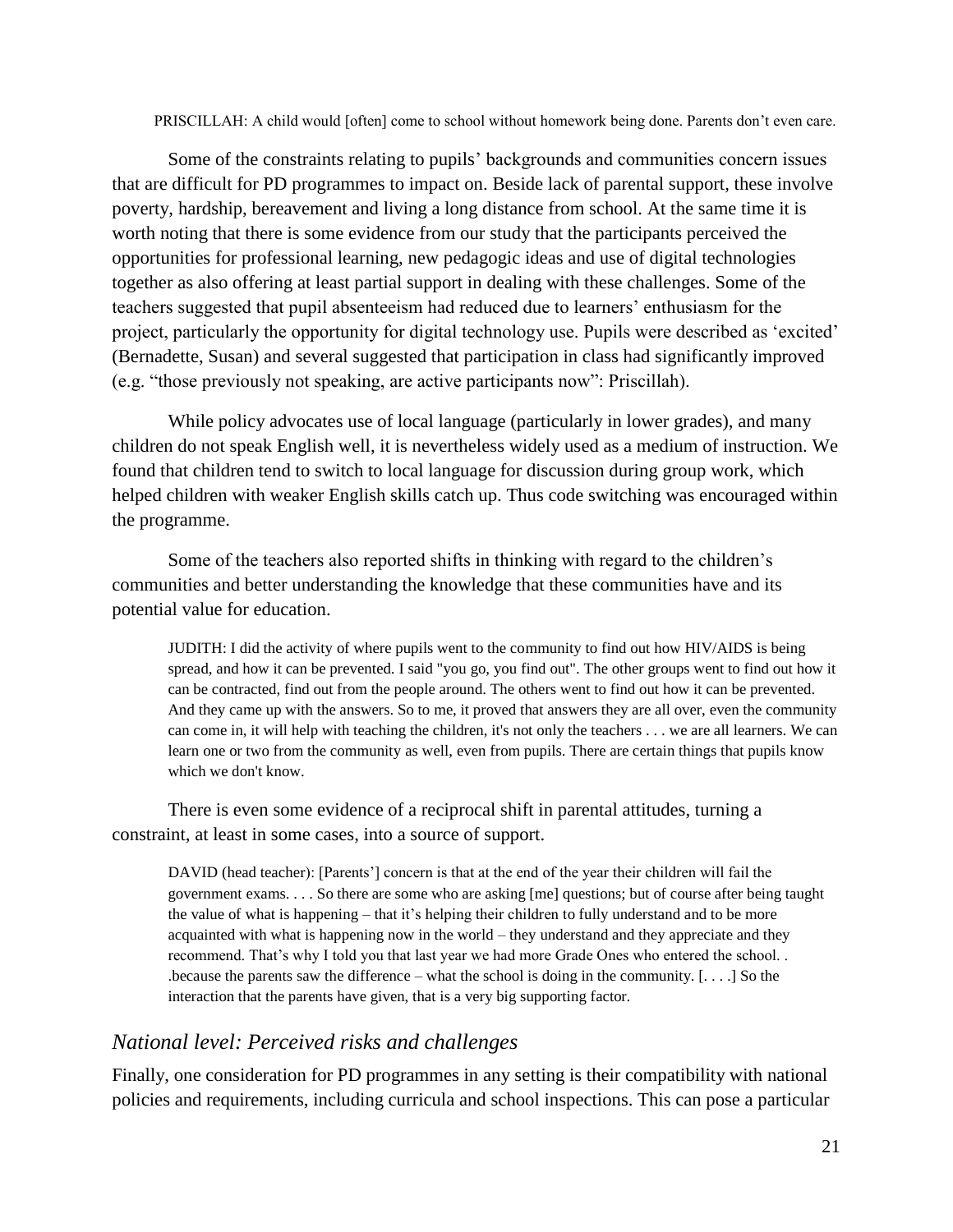challenge in SSA settings where national policies are not always internally consistent or clearly communicated to schools; documentation can be elusive or misplaced. However, our analysis demonstrates that beside endorsement by policy makers of a PD programme [such as OER4Schools], the participating teachers' *perceptions* of national requirements pose a further constraint.

Some concerns are expressed in the interviews and workshops about the compatibility of the programme's approach with the national curriculum and Government policies that form the basis of school inspections. Several teachers felt uncomfortable about sharing learning objectives with pupils and unwilling to put this into practice.

PRISCILLAH: He was saying that we needed to tell the children the objectives because children should know what you as a teacher wants to achieve by the end of the day. [. . . .] [However] if these people were to come, the inspectors, definitely they will question us, because it's something that is not done in our syllabus. They will simply say "But where did you get this from?"

Other teachers were, however, happy to implement all aspects of the programme (and facilitators upheld its principles); thus there remain some discrepancies in viewpoints – as there may be among teachers in the UK and elsewhere. National policy directives and school inspection regimes probably influence some pedagogical approaches and associated conceptions of learners and learning across most schools. In our study the underlying values of OER4Schools were made explicit and laid open to challenge within workshop discussions where teachers were free to express their divergent opinions.

In particular, there was quite a bit of disagreement, pedagogical and policy-related, on mixed-attainment grouping and debate about whether the approach was appropriate for all pupils, or in line with government requirements and inspection. It is interesting to note that mixed 'ability' groupings are now required by Zambian education policy and not solely something advocated by the OER4Schools programme; this change came in during our development period and teachers were aware. On the other hand the very discrepancies indicate that there is scope for different interpretations and movement.

Both head teachers interviewed held a positive view of the progressive outlook of the Ministry's aspirations. Cecilia asserted that inspectors would be pleased to find interactive teaching being implemented, since it was taught in colleges, "so when they find the pupils are making noise they will understand." They would be unhappy to see a rote learning lesson:

CECILIA: Inspectors will not accept [traditional teaching style], they would tell the teacher to improve on that. In fact . . .they will tell the headteacher that he or she should make a follow-up to see that there is improvement.

DAVID: I don't think the Minister of Education would come and say, 'Now stop doing this', unless they want to be going backwards instead of going in front!

In practice, there were too few inspectors and Cecilia's school had not been inspected for several years, so the threat may have been less than that perceived by teachers. Moreover, it is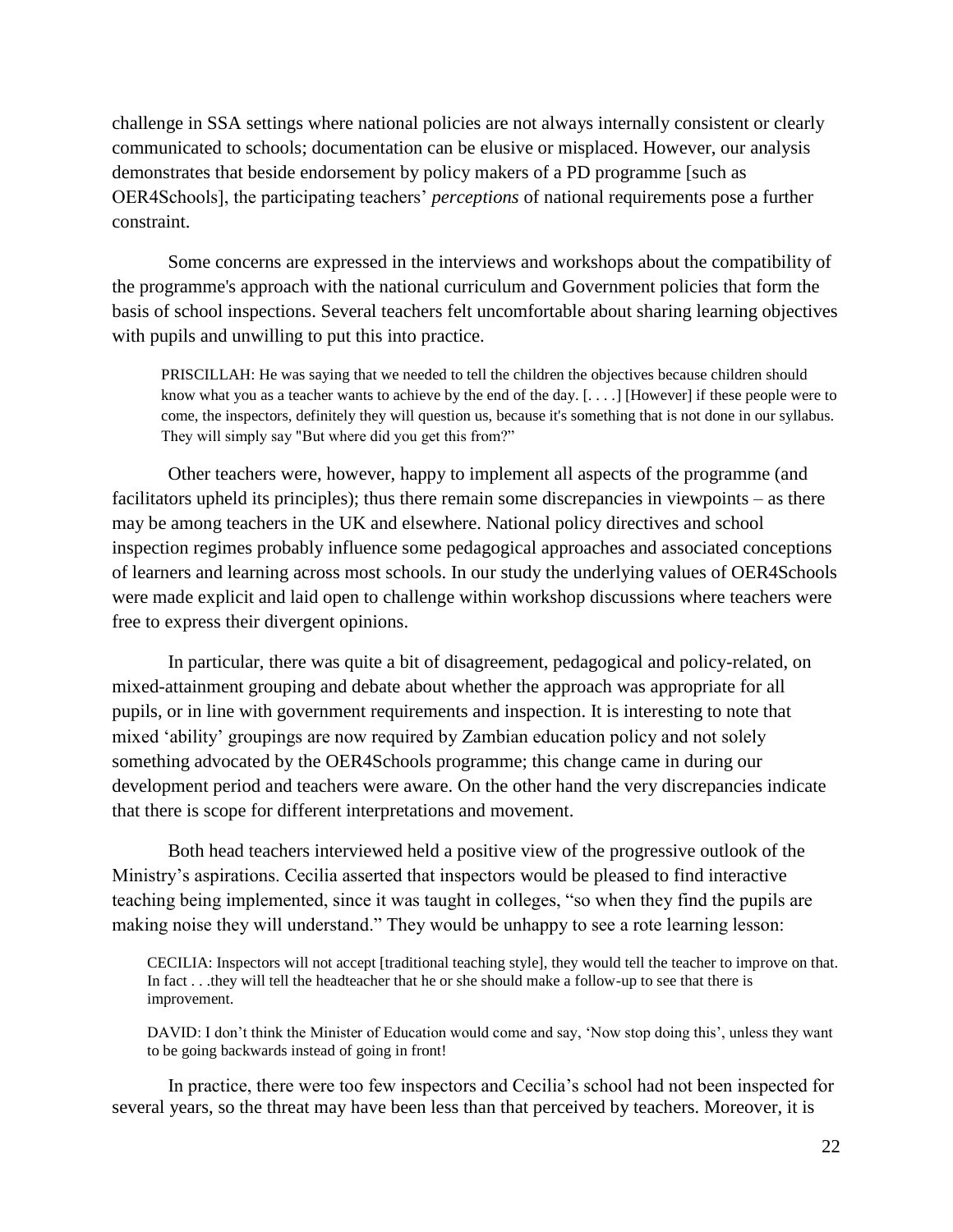important to note what is controlled by the Ministry, and what is in practice controlled locally:

DAVID: Mostly, that is the influence that the government has on our school – the curriculum and the teachers. The teaching method, mostly . . . comes from the teachers themselves after they have had to do their college [courses].

# **Conclusions**

Using an ecological framework, supporting and constraining factors for introducing and sustaining pedagogic innovation in a low-resourced environment were characterised at three levels: teacher, school, and the wider community and policy context. The analysis is, in line with Davis' (2010) conception, not straightforwardly segmented since there are discussions of opportunities for change in the immediate classroom setting but in ways that also relate to the connections with the out-of-school lives of the children. There are further opportunities discussed that reportedly helped the teachers in dealing with both the school and national level challenges. Ultimately, then, there are some broader changes reported by these teachers about their own thinking that cut across the levels to some extent. These include teachers' changing views of the pupils and their capabilities, of their own capabilities, and their perceptions of the gap/connection between school and pupils' families/communities.

Rainio and Hofmann (2015), examining the emergence of new ways of dealing with problems of pupils' disengagement during a PD programme, discuss how the professional learning that took place during that programme was not pre-defined by the programme. The new heuristic and practical tools for thinking and teaching that supported the teachers in their professional learning and pedagogic change emerged through the teachers' collaborative and agentive engagement with the PD and, as a consequence of it, with each other. They have discussed how the support and change potential offered by such programmes may be latent rather than overt: such programmes may enable and frame certain practices and infrastructures and it is the process of the teachers' engagement with these that enables supporting factors for professional learning to emerge. We have, in this paper, described in detail several emerging latent supporting factors that played a role in this study and which we argue can be realistic across a range of settings.

At the classroom level, while the conditions for teaching and learning are very challenging, and initially posed difficulties for teachers' engagement in taking up the ideas from the PD programme, the programme appears to have also enabled the teachers to identify latent supporting factors within both their own classrooms – notably the pupils' capabilities and enthusiasm for trying new things – and the programme itself, which gave impetus to these new pedagogic ideas. Pedagogic changes at the classroom level are described by Hennessy et al. (forthcoming), and we remind readers that the OER4Schools programme content itself is freely available at www.oer4schools.org, and can be built upon or adapted to new country contexts.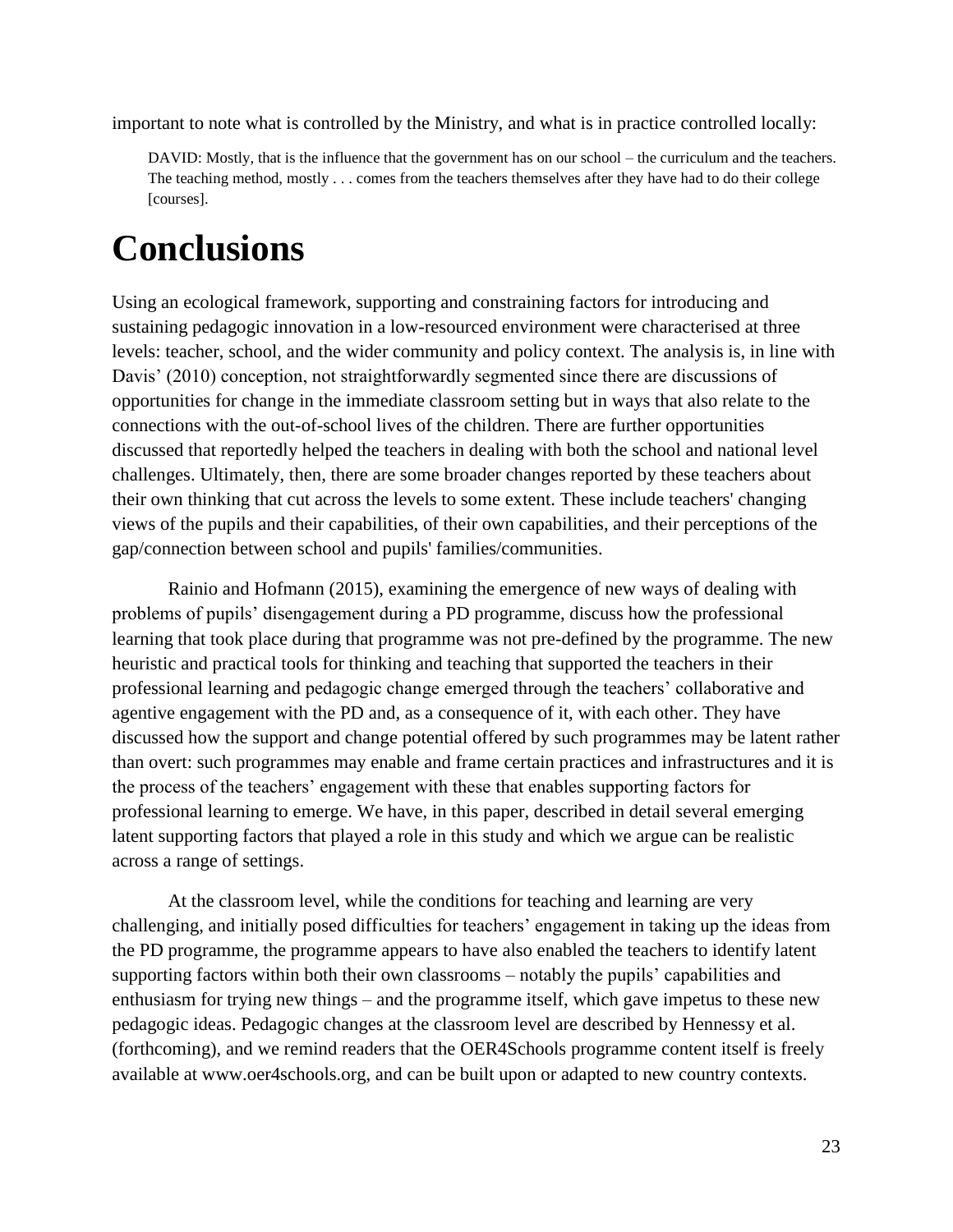## *Guidelines for implementing PD*

We conclude with a set of guidelines, to support the implementation of PD programmes, as well as to develop policy (Buckler, 2013). In order to implement the guidelines cost-effectively, they need to be embedded in policy, within national initiatives funded via both aid and government resources (such as SPRINT in Zambia). Some of the guidelines do not imply additional costs, but suggest an orientation for programmes. Indeed, the guidelines may help to avoid ineffective elements of programmes, and focus on more effective aspects instead. We also note that these guidelines are not meant to be complete or exhaustive: Sustainability is a multi-levelled complex notion, and for programmes to be sustainable, a range of other factors — beyond the scope of this discussion — need to be taken into account (we refer the reader to Haßler, Hennessy, & Hofmann, with Makonga, in preparation). Moreover, policy change may be necessary to facilitate the smooth integration of digital technology throughout the school curriculum and in pre- and in-service teacher education programmes.

**Programmes need to be long-term.** Research demonstrates that change happens slowly, and that a programme needs to be sustained in order to lead to pedagogic change (Schwille, & Dembélé, 2007).

**Develop teacher agency and leadership.** Programmes need to support professional growth of teachers over time, by encouraging not only their active participation in PD programmes and effective integration of new pedagogies, but their creation, adaptation and refinement of the programmes themselves. A shift from providing "off-the shelf" OER to creating locally contextualised and culturally embedded resources empowers teachers to become agents of change and innovation.

**Focus on classroom implementation.** Partly because teachers perceive the pedagogic ideas as repetition of what they have already been taught, but may not be actually (or fully) implementing them in practice, a focus on classroom implementation with sufficient scaffolding is necessary. Teachers may also believe that certain techniques are either irrelevant for practice or 'do not suit their pupils', which can likewise be challenged in this way. Overall, classroom implementation is essential in connecting theory and practice (confirming van Graan, et al., 2005).

**Create opportunities for collaboration with colleagues (within and outside workshops).** It is important to timetable structured opportunities for group discussion and reflection, e.g. to discuss the understanding of pedagogical ideas and classroom implementation (Schwille & Dembélé, 2007). This also helps teachers understand ideas perceived as complex, and increases their level of interest. Because good workshop facilitation is an important mediator of professional learning, facilitators need to be chosen carefully, and support for facilitators is important.

**Draw on digital technology as a motivator for professional learning and pedagogic**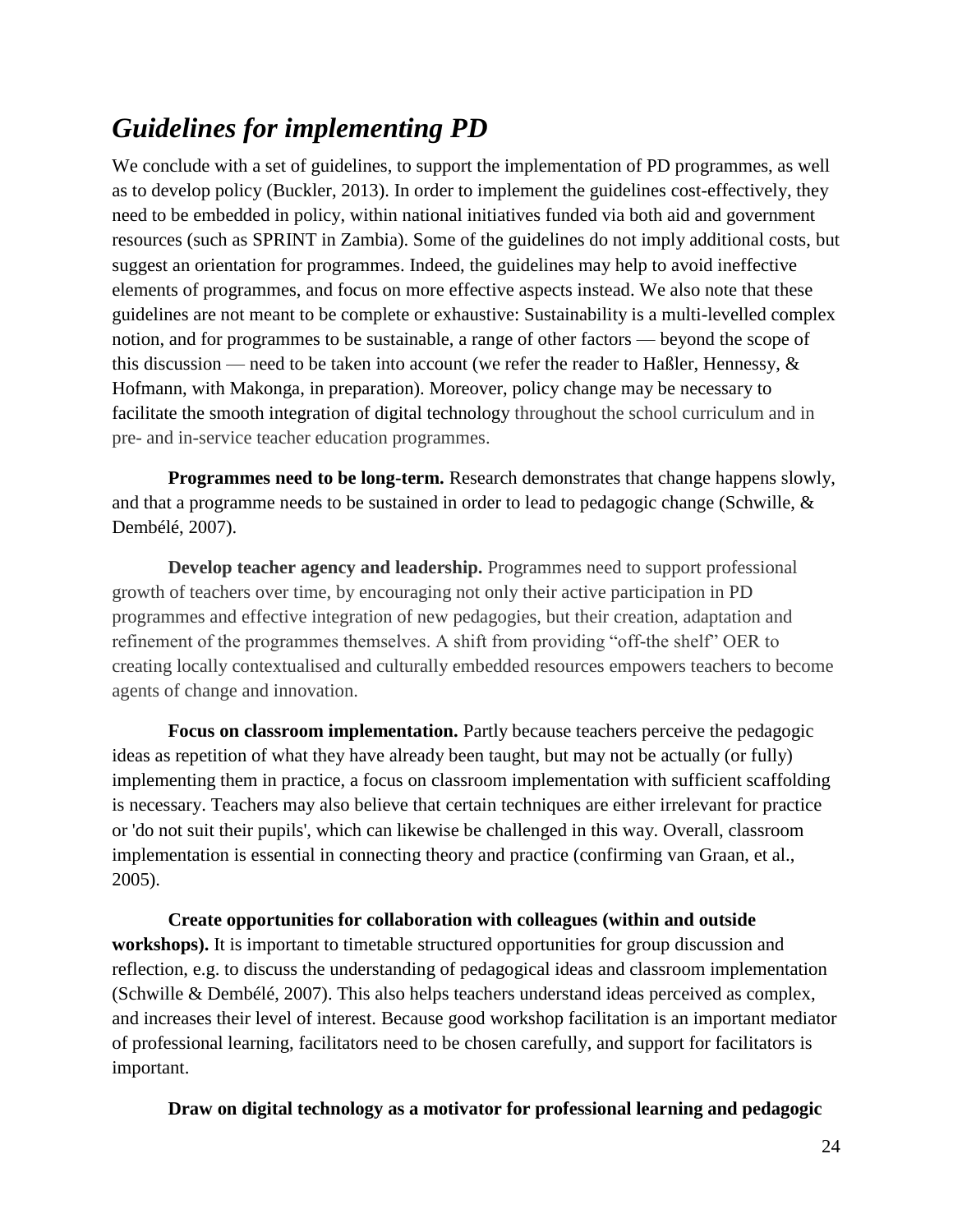**change.** In our programme, digital technology is not only constructed as enhancing (teacher or pupil) learning, but also as a factor leveraging interactive pedagogies. Teachers are drawn in by (and introduced to) the technology, with the deliberate and explicit premise that effective use of technology depends on its interactive use. We have not undertaken a cost-benefit analysis, and there may well be other, more cost-effective motivational factors. It would nevertheless seem worth investigating what contribution the introduction of digital technology can make to teacher motivation.

However, if digital technologies are introduced for other reasons, it is essential to capitalise on this 'novelty' also as a motivational factor for pedagogic change. In particular, introducing digital technology *per se* first, and then addressing pedagogy later, is counterproductive. This shift (within a programme) from "technology focus" towards "pedagogic focus" needs to be made consciously, initially, and needs to be clearly structured, rather than expecting this to happen automatically. Otherwise the technology is assimilated into existing practices, without leading to higher quality learning outcomes (Kennewell, & Beauchamp, 2007).

We illustrated how during the course of the programme the teachers did come to see that the pedagogic ideas of the programme were new – and implementable. They thereby came to see their own capabilities in new ways, partially mediated through digital technology use. This addressed, in part, the original constraints of seeing the pedagogic ideas as repetition, not fully understanding them and not perceiving them as feasible.

**Encourage and scaffold teachers in obtaining resources**. Emergently, teachers' own professional learning through the programme enabled them to address material shortages by accessing online resources and improvising, at least as a partial solution. Workshop facilitators helped teachers to see what resources might be available locally at no cost to substitute for implementation options that were inaccessible due to lack of funds. Whatever resources there are, do need to be used efficiently. From the teacher's perspective, the quantity of computers available is usually seen as a constraint, but this may overlook possibilities for "carousel group work", or more efficient timetabling. (In our study a small set of netbooks was shared by 12 classes.)

**Encourage engagement with the local community.** The programme enthused pupils, and it offered emergent support helping teachers to see their pupils' communities in new ways as a resource for learning. This challenges teachers' perceptions of (and some over-generalisations about) the disadvantaged communities they serve and the challenges they pose. Programmes should encourage teachers' awareness of the local community, as additional motivational and pedagogical support.

**Make space for the programme within the school timetable (and adjust policy accordingly)**. Organisation of the school day (including teaching and management) can be a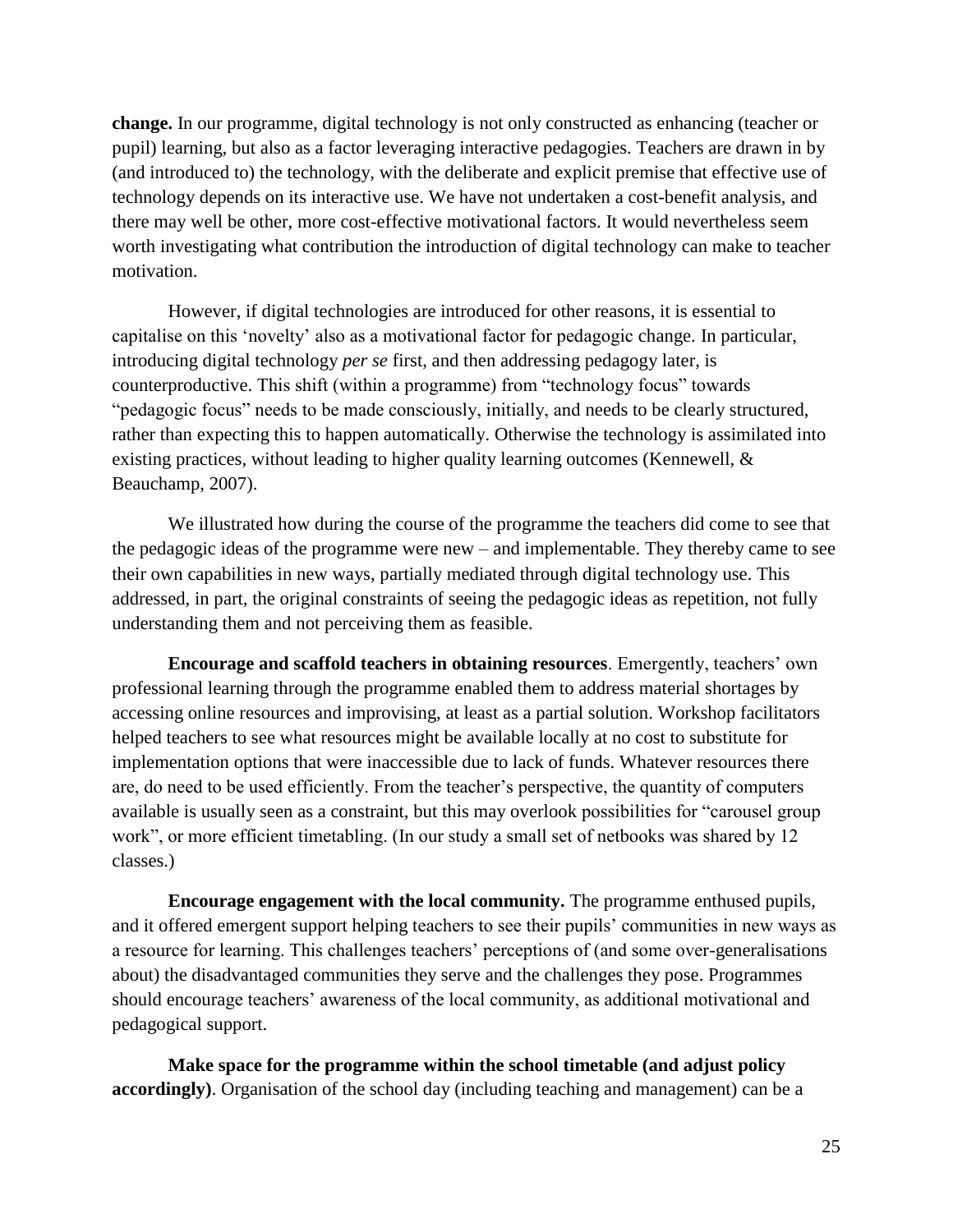challenge, with conflicting priorities, not necessarily focussed on learning. Such diversity of focus (including many smaller programmes) means that there is little space for implementation of longitudinal, pedagogy-focussed programmes (Carter & Richards, 1999). The space for such programmes should be created at the policy level; this is demonstrably possible. For instance, the SPRINT policy in Zambia provides a PD framework that schools and teachers are familiar with and sets an expectation of at least some professional learning time. Where teachers teach long hours during double shifts, however, they would need to be released from some teaching. Policy provision also needs to embed the principles of interactive teaching at national level, and thereby support implementation at school level; in this way, the OER4Schools programme constitutes one possible implementation of SPRINT. Through adequate policy provision (and implementation), (perceived) restrictions of national curriculum and (perceived) risks due to inspections can be countered.

While our research shows evidence for change towards greater quality teaching and learning, both in the classroom (Hennessy et al., forthcoming), and in teacher PD (this paper), the question of sustainability and scalability needs to be addressed. This includes the wider rollout of the programme to other schools in Zambia and indeed elsewhere. For this, an effective network of teachers and headteachers at local, district, and regional level is needed, supporting each other in implementing a programme such as OER4Schools. This is not a trivial task, especially given that our data clearly show that face-to-face contact and a degree of external support are initially beneficial. The pre-existing SPRINT programme facilitates sustainability and growth of OER4Schools in Zambia, and such in-service professional development initiatives may provide models for use elsewhere. The question of sustainability is the subject of a forthcoming article by Haßler et al. (in preparation), which also gives further details of the continued, self-sustaining peer facilitation of the programme, running in CBS with negligible input from us and little funding since 2012. Discussions with the Zambian Ministry of Education are currently underway about expanding the programme from 2015 onwards. Since the start of the programme, a number of teachers have been transferred to other schools, and have continued using OER4Schools, as well as engaging other colleagues. The lead facilitator of the programme has also conducted workshops at other schools and for a local non-governmental organisation, partially adapting the resource for new contexts. There is interest in the programme from Kenya, Rwanda, Sierra Leone and Uganda, with some exploratory activities underway to provide the teacher development component of ongoing or forthcoming technology initiatives. Re-contextualisation of OER4Schools has already been done for Kenya by a Kenyan teacher in-country and it is in progress by the Rwandan Education Board in conjunction with the One-Laptop-Per-Child scheme that is well-established in that country.

# **Acknowledgements**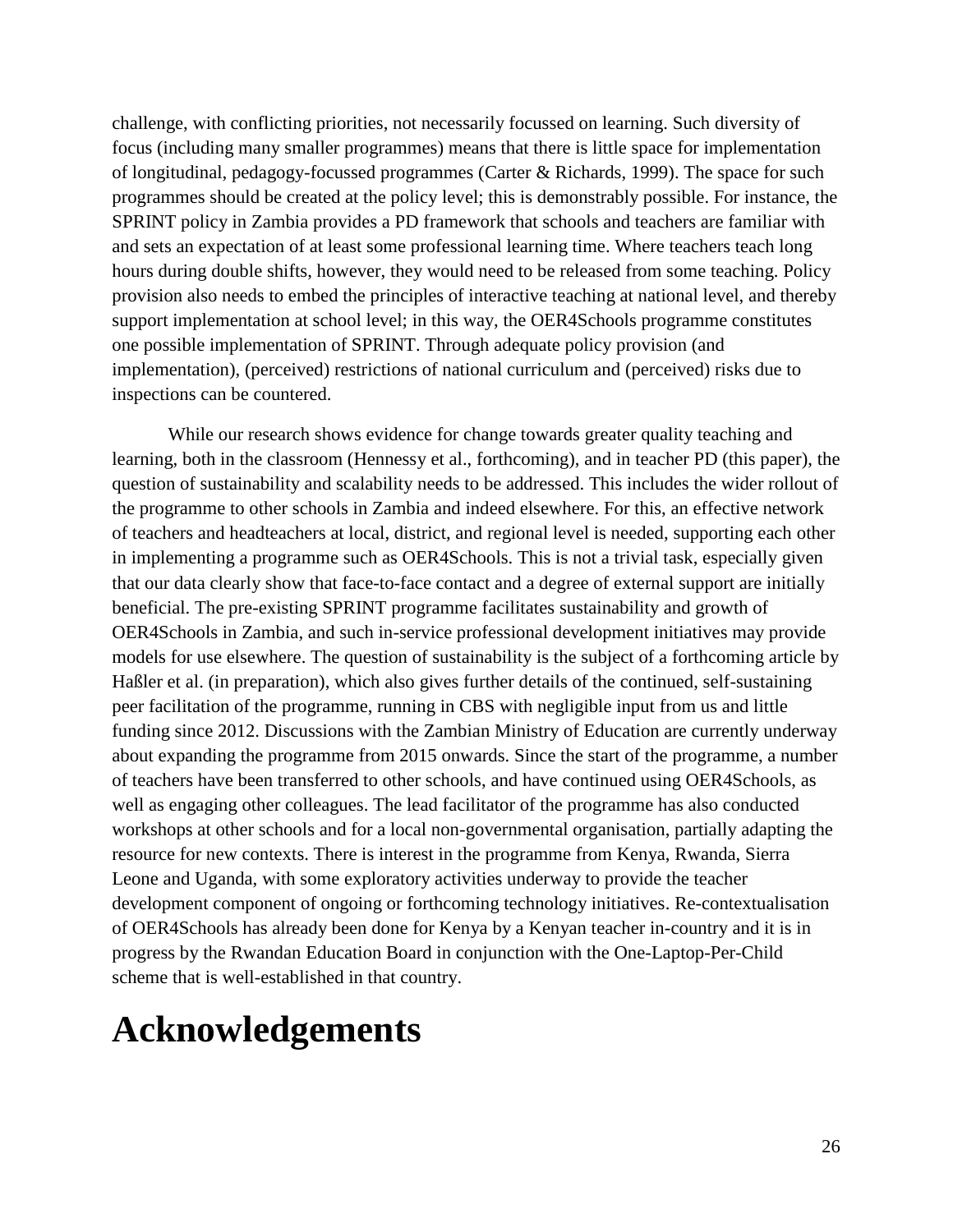We are most grateful to the teachers and the school who participated in our trials for their enthusiasm and support. Thanks also to Masters students Andrew Cross and Melissa Marsden for their roles in the data collection and analysis. The OER4Schools programme was based in the University of Cambridge Centre for Commonwealth Education (CCE) and was supported by the Commonwealth Education Trust, primarily funding the creation of the resource and the research. We greatly appreciate the administrative support provided by various CCE staff throughout the programme.

## **References**

- Anamuah-Mensah, J., Banks, F., Moon, B., & Wolfenden, F. (2013). New Modes of Teacher Pre-service Training and Professional Development. In B. Moon (Ed.), *Teacher Education and the Challenge of Development: a Global Analysis* (pp. 201-211). New York: Routledge.
- Avalos, B. (2011). Teacher professional development in *Teaching and Teacher Education* over ten years. *Teaching and Teacher Education*, *27*, 10–20. doi:10.1016/j.tate.2010.08.007
- Borko, H. (2004). Professional Development and Teacher Learning: Mapping the Terrain. *Educational Researcher*, *33*, 3–15. doi:10.3102/0013189X033008003
- Bransford, J., & Schwartz, D. (1999). Rethinking transfer: A simple proposal with multiple implications. *Review of Research in Education, 24,* 61–100. doi:10.3102/0091732X024001061
- Buckler, A., & Gafar, A. I. A. (2013). Professional Development and Female Teacher Morale in Rural Communities. In B. Moon (Ed.), *Teacher Education and the Challenge of of Development: a Global Analysis* (pp. 115–128). New York: Routledge.
- Carter, R., & Richards, J. (1999). Dilemmas of constructivist mathematics teaching: Instances from classroom practice. In B. Jaworksi, T. Wood, & S. Dawson (Eds.), *Mathematics Teacher Education: Critical International Perspectives* (pp. 69–77). London: Falmer Press.
- Cordingley, P., Rundell, B., Temperey, J., & McGregor, J. (2004)*. From transmission to collaborative learning: Best evidence in continuing professional development (CPD).* Paper presented at the International Congress for School Effectiveness and Improvement (ICSEI), Rotterdam, The Netherlands.
- Davis, N. (2010). Global interdisciplinary research into the diffusion of IT innovations in education. In A. McDougall, J. Murnane, A. Jones, & N. Reynolds (Eds.), *Researching IT in education: theory, practice and future directions* (pp. 142–150). Abingdon: Routledge.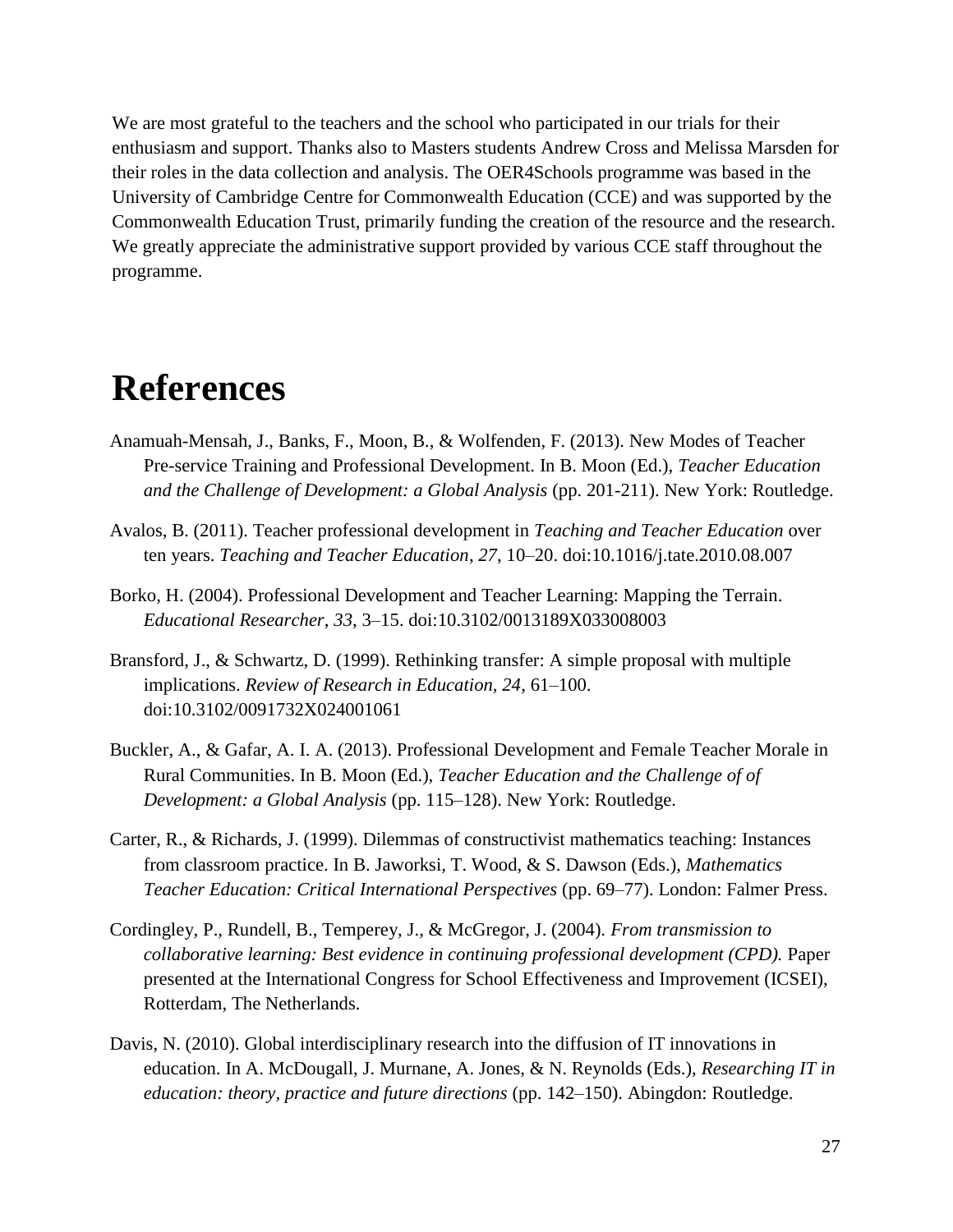Retrieved from http://www.routledge.com/books/details/9780415560009/

- Guskey, T. R. (1989). Attitude and perceptual change in teachers. *International Journal of Educational Research*, *13*, 439–453. doi:10.1016/0883-0355(89)90039-6
- Haßler, B., Hennessy, S. & Cross, A. with Chileshe, E. and Machiko, B. (2014). School-based professional development in a developing context: Lessons learnt from a case study in Zambia. *Professional Development in Education.*
- Haßler, B., Hennessy, S., & Hofmann, R., with Makonga, A. (in preparation). Sustainability and scalability of pedagogic innovation in sub-Saharan Africa: The case of the OERS4Schools professional development programme.
- Haßler, B., Hennessy, S., Lord, T., Cross, A., Jackson, A., & Simpson, M. (2011). *An investigation of appropriate new technologies to support interactive teaching in Zambian schools (ANTSIT). A joint report from Aptivate and the Centre for Commonwealth Education (University of Cambridge). Final Report to DfID.* Cambridge: Aptivate and University of Cambridge. Retrieved from http://www.educ.cam.ac.uk/centres/cce/initiatives/projects/antsit/.
- Haßler, B., Hennessy, S., & Lubasi, B. (2011). Changing classroom practice using a school-based professional development approach to introducing digital resources in Zambia. *Itupale Online Journal of African Studies*, *3*, 17–31.
- Haßler, B., & Mays, T. (2014). Open Content. In P. Hwa Ang & R. Mansell (Eds.), *International Encyclopedia of Digital Communication and Society*. Wiley-Blackwell. Retrieved from [http://bjohas.de/Publications/Hassler\\_Mays\\_OpenContent.](http://bjohas.de/Publications/Hassler_Mays_OpenContent)
- Hennessy, S., Haßler, B., & Hofmann, R. (forthcoming). Pedagogic change by Zambian primary school teachers participating in the OERS4Schools professional development programme for one year.
- Hennessy, S., Haßler, B., & Mwewa, G. (2012). Using digital technology and school-based professional development to leverage interactive classroom teaching in Zambia. In J. MacBeath, M. Younger, & C. Sugrue (Eds.), *Millennium Goals Revisited: A Common Wealth of Learning*. London: Routledge.
- Hennessy, S., Onguko, B., Ang'ondi, E. K., Harrison, D., Namalefe, S., Naseem, A., & Wamakote, L. (2010). *Developing use of ICT to enhance teaching and learning in East African schools: a review of the literature* (No. 1). Cambridge, UK and Dar es Salaam, TZ: Faculty of Education, University of Cambridge and Aga Khan University Institute for Educational Development - Eastern Africa.

Kennewell, S., & Beauchamp, G. (2007). The features of interactive whiteboards and their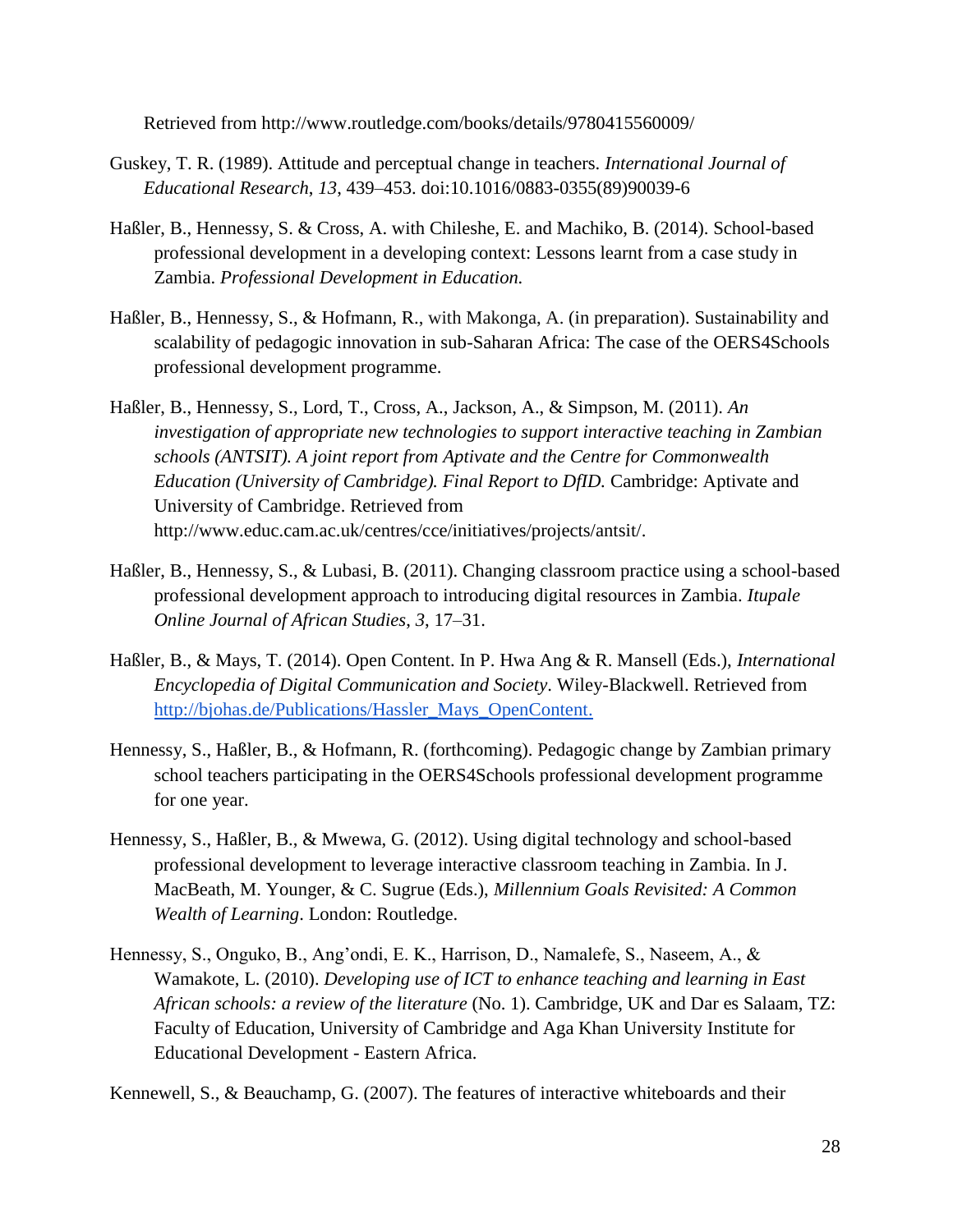influence on learning. *Learning, Media and Technology*, *32*, 227–241. doi:http://dx.doi.org/10.1080/17439880701511073

- Leu, E. (2004). The patterns and purposes of school-based and cluster teacher professional development programs. *Issues Brief*, *1*. Retrieved from http://www.equip123.net/docs/working-p2.pdf
- Mazala, Chileya Mbasilu. (2011). *The effects of continuing professional development (CPD) though sprint on teacher classroom practices and student learning outcomes* (Thesis). Retrieved from http://dspace.unza.zm:8080/jspui/handle/123456789/415
- Moon, B. (2007). *Research analysis: Attracting, developing and retaining effective teachers: A global overview of current policies and practices*. Paris: UNESCO.
- Moon, B. (2007, September). *The Global Teacher Crisis meeting the challenge through new technologies and new modes of teaching and learning.* Paper presented at the 12th Cambridge International Conference on Open and Distance Learning, Cambridge, UK. Retrieved from http://ebookbrowsee.net/bobmoonkeynotepresentationcambridge2007-pptd373579301
- Mubanga, R. (2012). *School Program of In-service Training for the Term (SPRINT) Programme in Zambia -A Case of Collaboration Towards Self-Reliant Education Development.* Paper presented at Japan Education Forum IX, Tokyo, Japan. Retrieved from http://home.hiroshima-u.ac.jp/cice/wp-content/uploads/Forum/JEF9/Ruth-Mubanga-e.pdf
- Mwale, Kelly Kezala. (2011). *Provision of continuing professional development by resource centres in selected high schools of the Copperbelt province* (Thesis). Retrieved from http://dspace.unza.zm:8080/jspui/handle/123456789/482
- Mwansa, P. (2011). *Implemantation of the school programme of in service for the term (SPRINT) in selected basic schools of Chipata district of Zambia* (Thesis). Retrieved from http://dspace.unza.zm:8080/jspui/handle/123456789/3322
- Naseem, A. (2011, May). *Teacher professional development through blended approaches: A way forward for sub-Saharan Africa.* Paper presented at the eLearning Africa 2011: 6th International Conference on ICT for Development, Education and Training, Aga Khan University, Pakistan.
- OECD. (2005). *Teachers Matter: Attracting, Developing and Retaining Effective Teachers* (Research Report No. 9264018026). Retrieved from OECD website: http://www.oecd.org/edu/school/attractingdevelopingandretainingeffectiveteachersfinalreportteachersmatter.htm

Power, T. (2013). The "New" New Technology: Exploiting the Potential of Mobile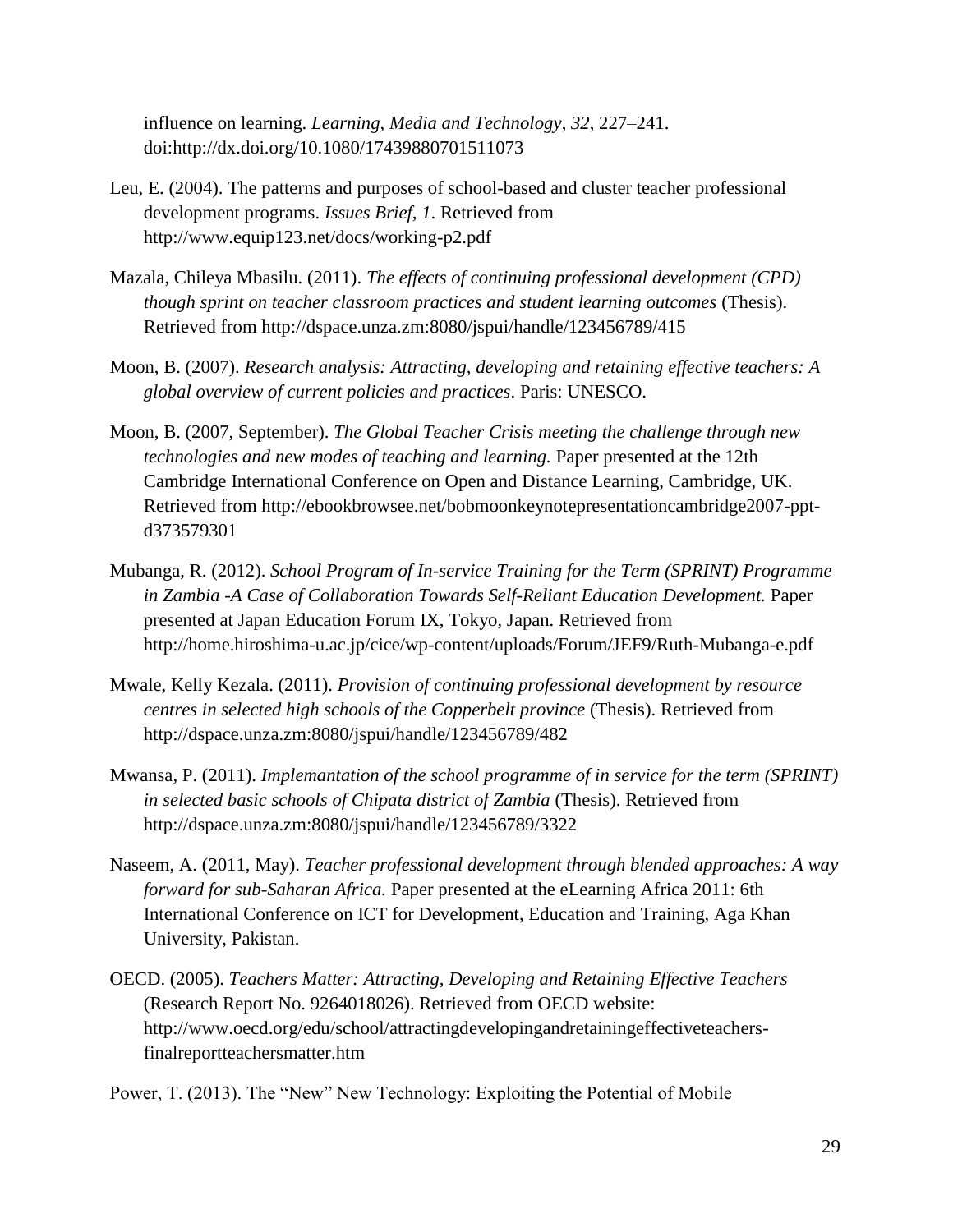Communications and Open Educational Resources. In B. Moon (Ed.), *Teacher Education and the Challenge of of Development: a Global Analysis* (pp. 212–226). New York: Routledge.

- Rainio, A. P., & Hofmann, R. (2015). Transformations in teachers' discourse about their students during a school-led pedagogic intervention. *The European Journal of Social & Behavioural Sciences* XIII (2), pp. 1815-1829.
- Schwille, J., & Dembélé, M. (2007). *Global perspectives on teacher learning: improving policy and practice*. Paris: International Institute for Educational Planning.
- Sichaaza, Metto Muzyamba. (2011, June). *Continuing professional development of community school teachers: A case study of Sinazongwe District* (Thesis). Retrieved from http://dspace.unza.zm:8080/jspui/handle/123456789/520
- Somekh, B. (2010). The practical power of theoretically-informed research into innovation. In A. McDougall, J. Murnane, A. Jones, & N. Reynolds (Eds.), *Researching IT in education: theory, practice and future directions* (pp. 129–141). Abingdon: Routledge. Retrieved from http://www.routledge.com/books/details/9780415560009/
- Tillman, L. C. (2006). Researching and writing from an African-American perspective: reflective notes on three research studies. *International Journal of Qualitative Studies in Education*, *19*, 265–287. doi:10.1080/09518390600696513
- UNESCO. (2014). *Teaching and learning: achieving quality for all*. Paris, France: UNESCO Publishing. Retrieved from http://www.unesco.org/new/en/education/themes/leading-theinternational-agenda/efareport/reports/2013/
- Van Graan, M., Pomuti, H., LeCzel, D., Liman, M., & Swarts, P. (2005). *Practicing Critical Reflection in Teacher Education in Namibia* (Report No. 92-9178-058-8). Paris, France: ADEA (Association for the Development of Education in Africa).
- Walsh, C., & Power, T. (2011, November). *Going digital on low-cost mobile phones in Bangladesh.* Paper presented at the Annual International Conference on Education & e-Learning (EeL), Singapore. Retrieved from http://www.eiabd.com/eia\_oldsite/file\_zone/publications/conf\_papers/Walsh,Power-2011- Going\_digital\_on\_low-cost\_mobile\_phones\_in\_Bangladesh.pdf
- Westbrook, J., Durrani, N., Brown, R., Orr, D., Pryor, J., Boddy, J., & Salvi, F. (2013). *Pedagogy, curriculum, teaching practices and teacher education in developing countries Final report. Education Rigorous Literature Review.* (EPPI-Centre reference number 2110). Retrieved from https://eppi.ioe.ac.uk/cms/Default.aspx?tabid=3433

Zhao, Y., & Cziko, G. A. (2001). Teacher adoption of technology: A perceptual- control-theory